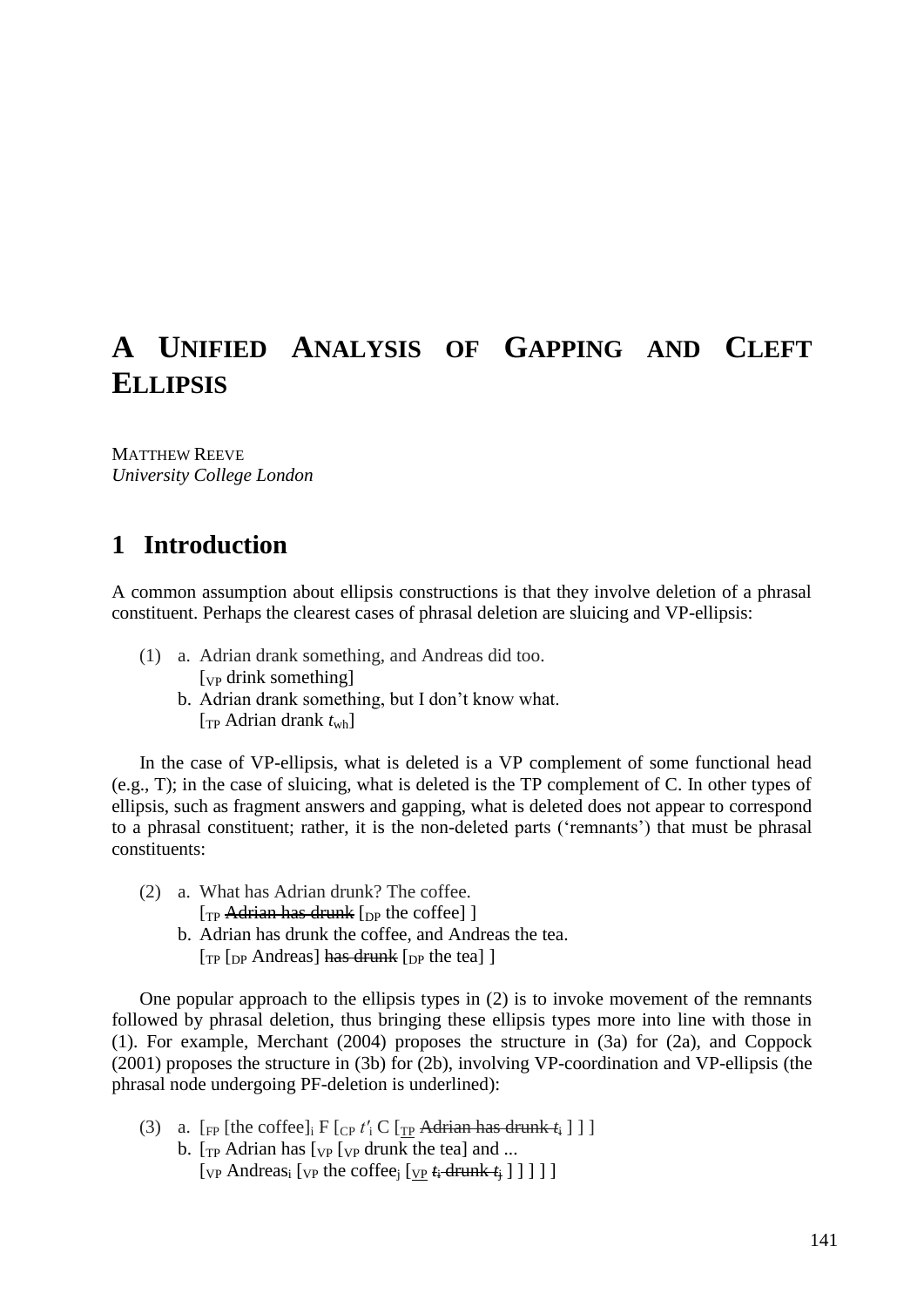While the movement-plus-deletion approach appears to work well for fragment answers, there are serious problems with applying it to gapping, as has been pointed out in particular by Johnson  $(1996, 2009)$ .<sup>1</sup> Most strikingly, gapping is subject to severe distributional restrictions that do not apply to other ellipsis types such as sluicing and VP-ellipsis. For example, gapping may not typically occur if the antecedent for the ellipsis site (i.e., the material which supplies the interpretation for the deleted material) is not in the same sentence as the 'gap', as shown in [\(4a](#page-1-0)). By contrast, VP-ellipsis merely requires an identical (in some sense) VP to occur in the discourse context, as in [\(4b](#page-1-0)):

- <span id="page-1-0"></span>(4) a. A: Who has drunk what? B: #Andreas coffee.
	- b. A: Adrian drank tea. B: Andreas did too.

What this suggests is that in well-formed examples of gapping such as [\(2b](#page-0-0)), a syntactic dependency of some kind holds between the two conjuncts; in other words, the gapped conjunct requires an ungapped conjunct in order to be licensed. For Johnson (2009), this dependency takes the form of across-the-board movement of the two VPs (minus the remnants) to some position outside the coordinate structure, which makes ellipsis unnecessary:

(5)  $\left[\text{Tr}\text{Adrian}_l\text{ has }\text{[Predp [vp drumk }t_{i/}]\right]\left[\text{&P [vp }t_l\right]\left[\text{vP }t_k\right]$  [the tea]<sub>i</sub>] ] &  $\left[\text{vP Andreas }[\text{vP }t_k\right]\right]$  $\text{cofree}_i$ ] ] ] ] ]

Because ATB movement is restricted to coordinate structures, this correctly captures the dependency between the conjuncts, as well as certain other locality restrictions on gapping (in particular, restrictions on embedding; see sections 3.3 and 3.4). An alternative account, originally due to Koster (1987) and developed in Carrera Hernández (2007), takes the dependency to be qualitatively of the same nature as the dependencies involved in movement, anaphoric binding, selection, obligatory control, and so on: some lexical item has the lexical property of being dependent and must establish a relation in the syntax with some other node (the antecedent), forming a 'chain' (in the representational sense of Brody 1995). In the case of gapping, the dependent lexical item is an underspecified T node which bears categorial and other features, but is not linked to a lexical entry. The Inclusiveness condition (Chomsky 1995, Neeleman & van de Koot 2002) thus forces this T node to establish a dependency with a fully-specified antecedent T(P). For Carrera Hernández, then, gapping involves a dependency between two TPs, and the fact that they must occur in a coordinate structure falls out from the locality condition on syntactic dependencies, which she assumes to be Relativised Minimality (e.g., Rizzi 1990, 2004).

In this paper, I will provide some new evidence in favour of the Koster/Carrera Hernández approach to gapping, based on a type of ellipsis which has not received much attention in the literature. It is well-known that, alongside *it*-cleft constructions such as [\(6a](#page-1-1)), which appear to be copular sentences with a relative clause in final position, a 'truncated' variant is possible which lacks the relative clause, as in [\(6b](#page-1-1)):

<span id="page-1-1"></span>(6) a. It's Bill who plays the banjo.

 $1$  Toosarvandani (2013) is a recent response to Johnson arguing in favour of a VP-ellipsis approach. Insofar as Toosarvandani's analysis relies on low coordination, the arguments in this paper are also problematic for it.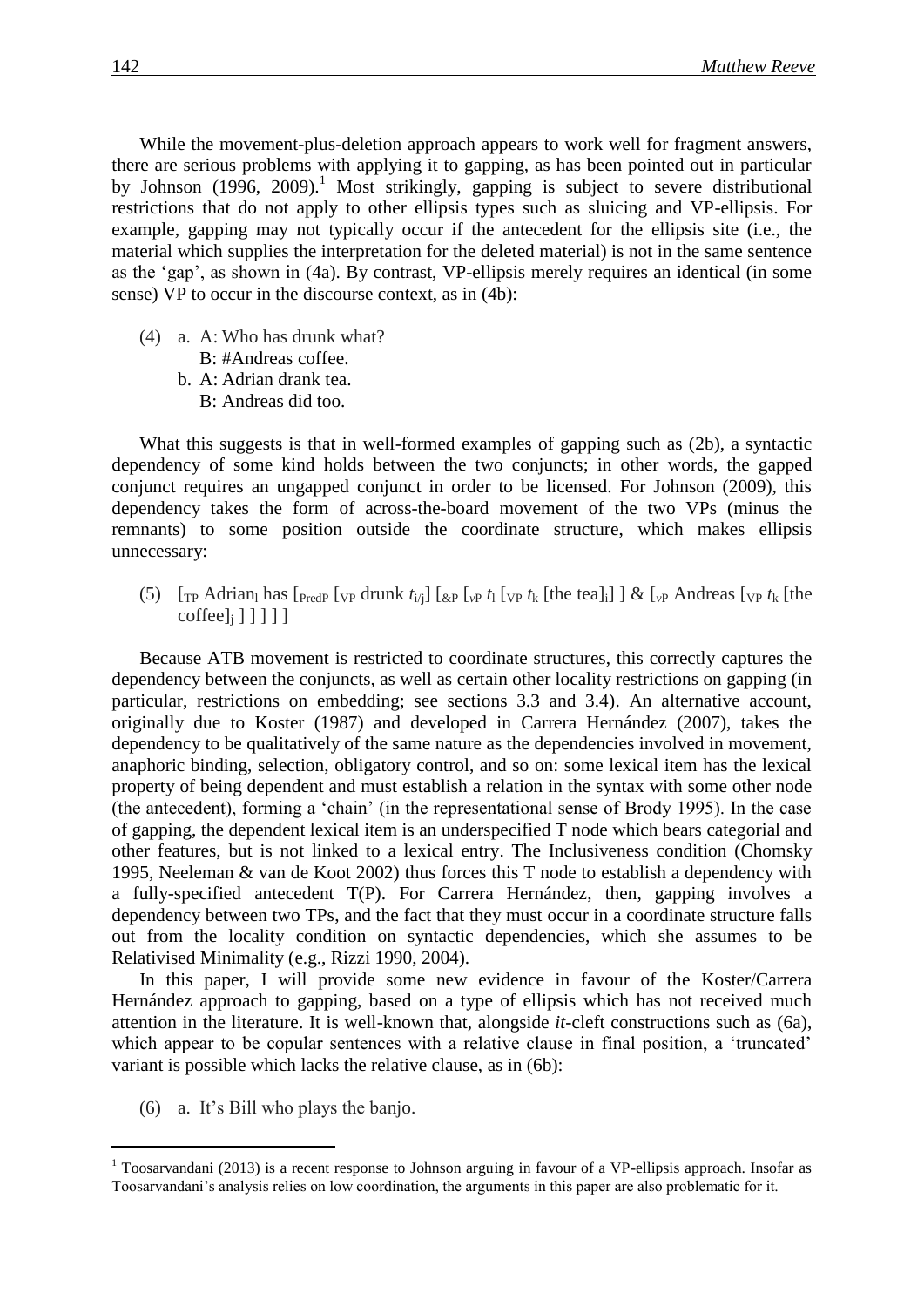#### b. Who is it that plays the banjo? It's Bill.

The question that I want to address is whether truncated clefts (henceforth, 'TCs') such as that in [\(6b](#page-1-1)) contain an elliptical cleft clause and are thus parallel in structure to full clefts such as  $(6a)$  $(6a)$ .<sup>2</sup> I will argue that at least some TCs must involve ellipsis, and that in these cases the ellipsis must be licensed by a syntactic dependency between the cleft clause CP and an overt CP, as in Carrera Hernández's analysis of gapping. This analysis is supported by the fact that the relevant TCs show similar restrictions to gapping. Crucially, TCs do not have a plausible derivation in terms of ATB movement, as they do not require a coordinate structure in order to be licensed. This means that Johnson's (2009) analysis, which does manage to capture the specific restrictions on gapping, cannot be extended to TCs. Ideally, the (almost) parallel restrictions on gapping and TCs should receive a parallel analysis. This paper thus provides an indirect argument against Johnson's analysis of gapping.

The paper is organised as follows. In section 2, I outline Carrera Hernández's (2007) analysis of gapping in more detail and show how it can be extended to TCs given certain modifications. I make a distinction between TCs that are subject to the intrasentential antecedent requirement and those that are not; the former are only possible if premodified by an *if*-clause. In such cases, I argue that ellipsis is licensed by a syntactic dependency between the deleted cleft clause CP and the *if*-clause CP. In section 3, I show that this analysis can account for the almost exact parallelism between the restrictions on gapping and those on (certain) TCs; these can be expressed in terms of three restrictions on syntactic dependencies in general (obligatoriness, c-command and locality). Furthermore, the one key difference between TCs and gapping – that the latter require a coordinate structure while the former do not (and perhaps do not even allow one) – can be accounted for given some modifications to Carrera Hernández's assumptions about locality. In section 4, I show that TCs in Russian provide additional support for the present analysis. Russian has a clear distinction between TCs that cannot have been derived by ellipsis and TCs that must have been derived by ellipsis. As expected, the latter show the restrictions characteristic of gapping, while the former do not. Section 5 examines another prediction of the analysis: that TCs should tolerate multiple remnants, like gapping. I show that this is correct for English and Russian, and that the pattern of multiple remnants in English corresponds to that available for gapping into an *embedded* clause; by contrast, the pattern of multiple remnants in Russian corresponds to that available for gapping in a *matrix* clause. Given that English TCs are biclausal, while Russian

- (i) a. Someone just left guess who.
	- b.  $\left[\right]$ <sub>CP</sub> who<sub>i</sub>  $\left[\right]$ <sub>TP</sub>  $t_i$  just left]

c.  $[$ <sub>CP</sub> who<sub>i</sub>  $[$ <sub>TP</sub> it was  $t_i$ ]]

 $2$  This question has been raised previously in the literature. Merchant (2001:115ff.), in a discussion of the apparent island-repairing property of sluicing, considers (and argues against) the possibility of reducing sluicing to 'pseudosluicing', in which the ellipsis site for an example such as (ia) contains a truncated cleft, as in (ib), as opposed to a full clausal remnant, as in (ic):

Merchant argues that there is no general process of CP-deletion which could apply to derive truncated clefts. (As I do not appeal to CP-deletion, this argument is compatible with the analysis I give in this paper.) There are other discussions of truncated clefts in the literature, but I have not been able to find any that tackle the question of whether they involve full syntactic structure corresponding to the cleft clause. Declerck (1983) argues in detail that reduced clefts really are reduced forms of clefts, but does not analyse the structure of reduced clefts. Büring (1998) argues that reduced clefts involve an empty category corresponding to the cleft clause, but does not compare this account with a full-structure analysis. Mikkelsen (2005) notes that one might take the parallel in meaning between reduced and full clefts to indicate an ellipsis analysis, but she opts instead for an approach whereby the pronominal subject *it* is anaphoric to a contextually salient property. See also Hedberg (2000) for useful discussion of the semantic and pragmatic properties of truncated clefts.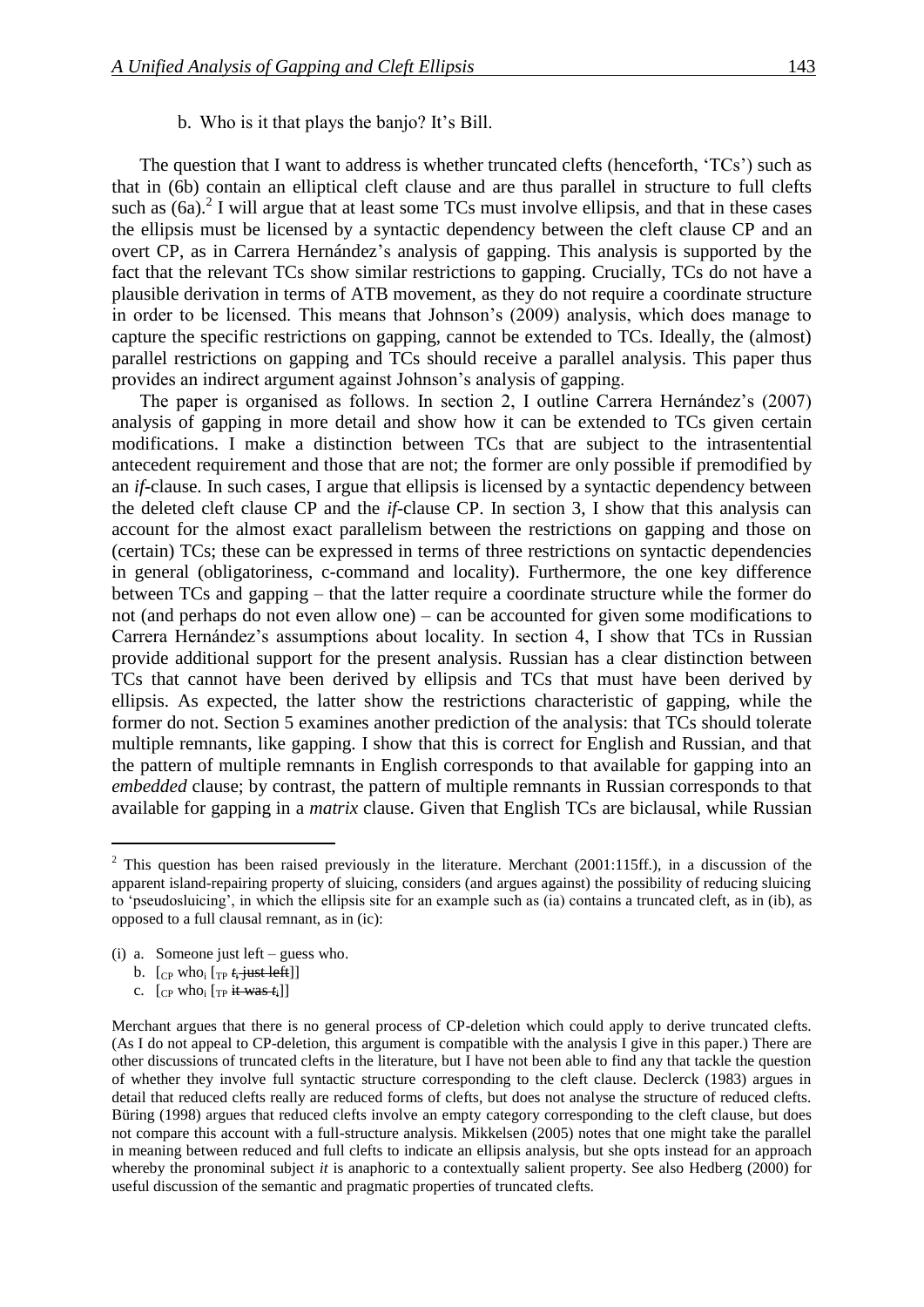TCs are monoclausal, this difference in the availability of multiple remnants is expected. I suggest that the restrictions on multiple remnants in English can be related to case-adjacency, while Russian has fewer restrictions on multiple remnants because of its rich case morphology. Section 6 is the conclusion.

## 2 A Uniform Analysis of Gapping and Truncated Clefts

### **2.1**xx**Carrera Hernández (2007) on Gapping**

I will first outline Carrera Hernández's (2007) analysis of gapping, on which my analysis of TCs will be based. Carrera Hernández (henceforth 'CH') argues that gapping involves a syntactic dependency between two conjoined TPs: the gapped TP (the 'dependent') and a full TP (the 'antecedent') that supplies the interpretation of the gapped material. CH assumes that the T head of the gapped TP bears categorial features  $([+V,-N])$ , phi-features and tense, but is not associated with a 'lexical address' (i.e., a link to a lexical entry). Thus, according to the Inclusiveness condition (Chomsky 1995, Neeleman & van de Koot 2002), the features of null T cannot be licensed, as Inclusiveness requires all features in a syntactic tree to originate ultimately in the lexicon. Null T must therefore be 'bound' by a non-null  $[+V,-N]$  antecedent in order to be associated with a lexical address and satisfy Inclusiveness. Because syntactic dependencies in general require c-command, this suggests that the relevant binding relation must hold between the maximal projections of the two TPs, rather than between the T heads themselves. Thus, in the structure in [\(7\)](#page-3-0), a dependency (which CH assumes to involve a 'chain', roughly in the sense of Brody 1995) is formed between the two underlined TPs, where the first c-commands the second (the 'null' property of the second T and its projections is indicated with a  $<sub>0</sub>$  subscript):</sub>

<span id="page-3-0"></span>(7)  $\left[\begin{array}{cc} \exp\left[\frac{\pi P}{\Delta t}\right] & \exp\left[\frac{\pi P}{\Delta t}\right] & \exp\left[\frac{\pi P}{\Delta t}\right] & \exp\left[\frac{\pi P}{\Delta t}\right] & \exp\left[\frac{\pi P}{\Delta t}\right] & \exp\left[\frac{\pi P}{\Delta t}\right] & \exp\left[\frac{\pi P}{\Delta t}\right] & \exp\left[\frac{\pi P}{\Delta t}\right] & \exp\left[\frac{\pi P}{\Delta t}\right] & \exp\left[\frac{\pi P}{\Delta t}\right] & \exp\left[\frac{\pi P}{\Delta t}\right] & \exp\left[\frac{\pi P}{\Delta t}\right] & \exp\$ 

Given these assumptions, however, it is only possible to generate gapping examples where T is null and the verb is retained.<sup>3</sup> CH follows Williams (1997) and Ackema & Szendrői (2002) in assuming an additional process of 'dependent ellipsis', whereby a null head licensed in the above manner may itself license the head of its dependent (specifier or complement) as null. Thus, in [\(8\)](#page-3-1), the null T can 'gap' V via dependent ellipsis:

<span id="page-3-1"></span>(8)  $\left[\begin{array}{cc} \exp\left[\begin{array}{cc} \exp\left[\begin{array}{cc} \exp\left[\begin{array}{cc} \exp\left[\begin{array}{c} \exp\left[\begin{array}{c} \exp\left[\begin{array}{c} \exp\left[\text{O}\right] \right] \right] \end{array} \right] \end{array} \right] \end{array} \right] & \exp\left[\begin{array}{cc} \exp\left[\begin{array}{cc} \exp\left[\text{O}\left[\text{O}\right] \right] \end{array} \right] \end{array} \right] \end{array} \right] \end{array} \right]$ 

While the assumption of dependent ellipsis in addition to the basic gapping mechanism seems undesirable from a theoretical point of view, cases of 'determiner-sharing' (McCawley 1993) provide evidence that something like dependent ellipsis is required. In [\(9a](#page-4-0)), gapping of

<sup>&</sup>lt;sup>3</sup> This type of gapping is sometimes referred to as 'subgapping', and has been discussed in particular with reference to German, as its availability is more restricted than that of gapping (see, e.g., Maling 1972). There are restrictions on subgapping in English too; for example, a modal may not be gapped leaving behind multiple auxiliaries, as in (i):

<sup>(</sup>i) \*Adrian must have drunk the coffee, and Andreas must be eating the apple.

As yet I have no explanation for restrictions of this kind.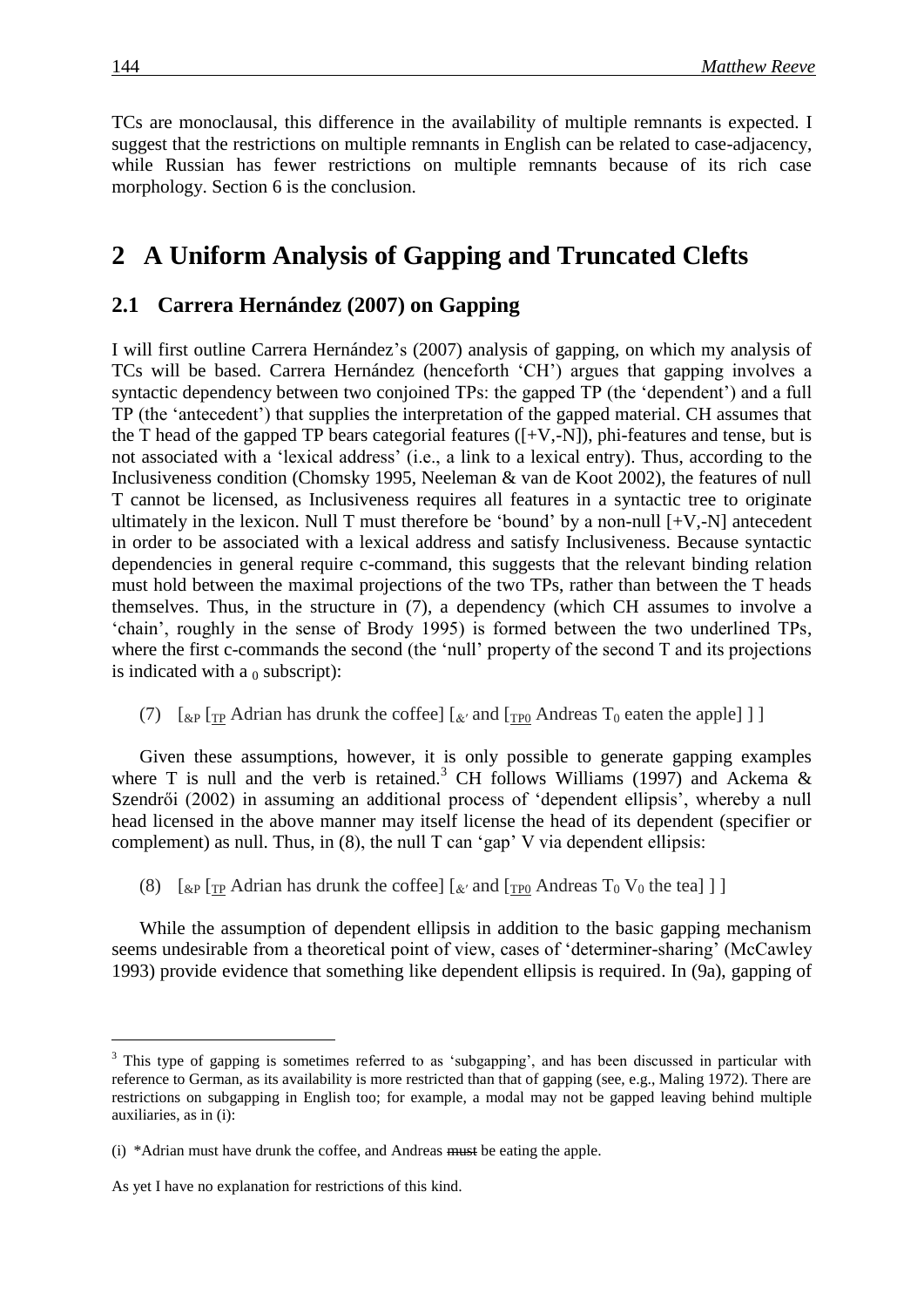the T in the second conjunct allows for gapping of D (the head of T's specifier), which is not otherwise permitted, as shown in [\(9b](#page-4-0)):<sup>4</sup>

- <span id="page-4-0"></span>(9) a. The duck is dry and the mussels are tough.
	- b. \*The duck is dry and the mussels are tough.

As Williams (1997) notes, dependent ellipsis appears to operate recursively in examples such as [\(10a](#page-4-1)), where gapping enters an embedded clause. Ackema & Szendrői (2002) argue on the other hand that dependent ellipsis must be non-recursive because of examples such as [\(10b](#page-4-1)), where the D of an object DP cannot be gapped:

- <span id="page-4-1"></span>(10) a. John wants to decapitate Fred and Bill  $T_0 V_0 T_0 V_0$  Pierre.
	- b. \*Bob gave too many magazines to Jessica and Harry  $T_0$  V<sub>0</sub> D<sub>0</sub> newspapers to Joanne.

They argue that the 'nullness' property of a null head may be shared with other heads in its extended projection, thus giving the impression of recursive ellipsis in some cases.<sup>5</sup> They draw a parallel with case, which is assigned to a DP but may also be morphologically realised on other heads in the extended projection of that DP, though not normally on dependents of that  $DP<sup>6</sup>$ 

To summarise, then, CH proposes that gapping involves a syntactic dependency between two TPs that licenses the head of the second TP as null. I will refer to this type of ellipsis as 'head-ellipsis' to distinguish it from the 'phrasal ellipsis' involved in sluicing and VP-ellipsis. Once head-ellipsis is licensed, further ellipsis may be achieved through dependent ellipsis, whereby a null head may license the head of its complement or specifier as null. Dependent ellipsis appears to be recursive in principle, though there are (as yet unclear) limits on its application.

### **2.2**xx**Extending the Analysis to Truncated Clefts**

If we restrict our attention to TCs which occur in isolation, then it seems as though only TCs with a DP, PP or finite CP focus are fully felicitous:

<sup>&</sup>lt;sup>4</sup> For alternative analyses of dependent ellipsis, see Johnson (2000) and Lin (2002) in particular.

 $<sup>5</sup>$  It is not really clear how [\(10a](#page-4-1)) can be derived under this assumption, however. The only way in which the</sup> infinitival clause could be understood as part of the same extended projection as the matrix clause is if restructuring has taken place. It is generally assumed, however, that infinitival clauses in English do not involve restructuring (see Cable 2004 for a comparison with bare infinitives, which he argues do involve restructuring). A further problem with Ackema & Szendrői's ban on recursion is that, although gapping into an embedded finite clause is sometimes difficult, it does appear to be possible with bridge verbs (e.g., Moltmann 1992, Johnson 1996):

<sup>(</sup>i) a. ?\*Adrian regretted that he drank the tea, and Andreas  $V_0 C_0 D P_0 T_0 V_0$  the coffee.

b. Adrian said that he drank the tea, and Andreas  $V_0 C_0 D P_0 T_0 V_0$  the coffee.

Again, a restructuring account of the contrast between (ia) and (ib) does not seem possible here, and we seem to have to accept that dependent ellipsis can sometimes operate recursively.

<sup>&</sup>lt;sup>6</sup> 'Case-stacking' in certain Australian languages, such as Lardil, would appear to be an exception to this, however (see, e.g., Richards 2013 and references cited there).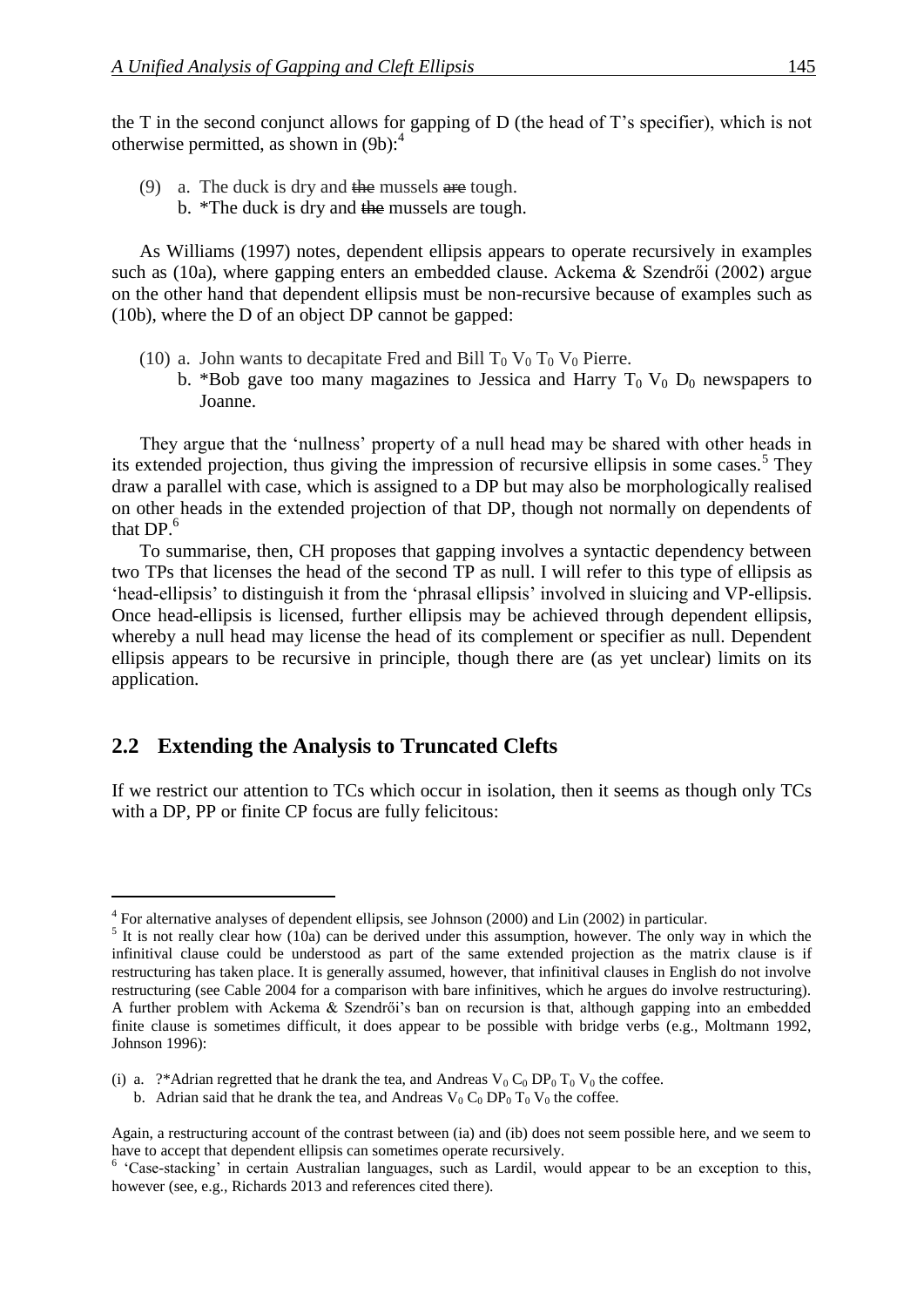- <span id="page-5-0"></span>(11) a. A: What was it that Adrian drank? B: It was the coffee. (DP)
	- b. A: Where was it that Adrian drank the coffee? B: It was in the billiard room. (PP)
	- c. A: What was it that annoyed Adrian? B: It was that you drank all the coffee. (finite CP)
	- d. A: What is it that Adrian is above all?
	- B: ?#It's thirsty. (AP) e. A: What is it that Adrian wants to do above all?
		- B: ?#It's drink coffee. (VP)
	- f. A: What is that Adrian wants to do most of all? B: #It's to drink coffee. (non-finite CP/TP)

Yet all of these TCs become perfectly acceptable in the construction that Declerck & Seki (1990) call the 'premodified reduced *it*-cleft', which consists of a TC preceded by an *if*/*when*clause:

- <span id="page-5-1"></span>(12) a. If there's anything that Adrian drank, it was the coffee. (DP)
	- b. If there's anywhere that Adrian drank coffee, it was in the billiard room. (PP)
	- c. If there's anything that annoyed Adrian, it was that you drank all the coffee. (finite CP)
	- d. If there's anything Adrian is, it's thirsty. (AP)
	- e. If there's anything Adrian wants to do, it's drink coffee. (VP)
	- f. If there's anything Adrian wants, it's to drink coffee. (non-finite CP/TP)

There are two separate aspects of the data in [\(11\)](#page-5-0) and [\(12\)](#page-5-1) that call for an explanation: (i) the contrast between DP/PP/CP<sub>fin</sub> on the one hand and  $AP/VP/CP_{non-fin}$  on the other, and (ii) the fact that this difference is neutralised by the presence of an *if*-clause. With respect to (i), at least for DP/PP versus AP, the distinction could be accounted for given the structural difference posited in Reeve (2011, 2012a) between 'matching' and 'promotion' derivations for clefts.<sup>7</sup> I argue that clefts may in principle either involve base-generation of the clefted XP (i.e., the focus) in post-copular position, in which case the cleft clause (i.e., the relative clause) is adjoined to the clefted XP, or a structure in which the clefted XP originates in the cleft clause (which is base-generated in post-copular position) and moves to a left-peripheral position in the cleft clause. These two structures are illustrated in [\(13a](#page-5-2),b) respectively:

- <span id="page-5-2"></span>(13) a.  $[\text{TP it was}]$   $[\text{VP } t]$   $[\text{DP } [\text{DP } \text{the coffee}]$   $[\text{CP } Op_i$  that Adrian drank  $t_i$ ] ] ]
	- b.  $[\text{TP} \text{ it was}]\left[\text{VP } t_i \left[\text{CP } \text{DP } \text{ the coffee}\right] \text{ if that Adrian } \text{drank } t_i\right]\right]$

Crucially, while the promotion structure in [\(13b](#page-5-2)) is available in principle whatever the category of the clefted constituent, the matching structure in [\(13a](#page-5-2)) is only available if a relative operator is available that corresponds in category to the clefted XP (see Heggie 1993 for a related proposal).<sup>8</sup> This limits the matching structure to occurring in DP-clefts (where

<sup>&</sup>lt;sup>7</sup> The idea that clefts are ambiguous in this way goes back to Pinkham & Hankamer (1975). The ambiguity has also been argued to apply to restrictive relative clauses (e.g., Carlson 1977, Sauerland 1998, Aoun & Li 2003).

<sup>&</sup>lt;sup>8</sup> In fact, I argue that the promotion structure is also restricted, in that the focus-moved XP must be interpreted contrastively in the sense of É. Kiss (1998). The fact that the focus of TCs never needs to be interpreted contrastively (i.e., there need not be an explicitly mentioned alternative to the focus) thus provides another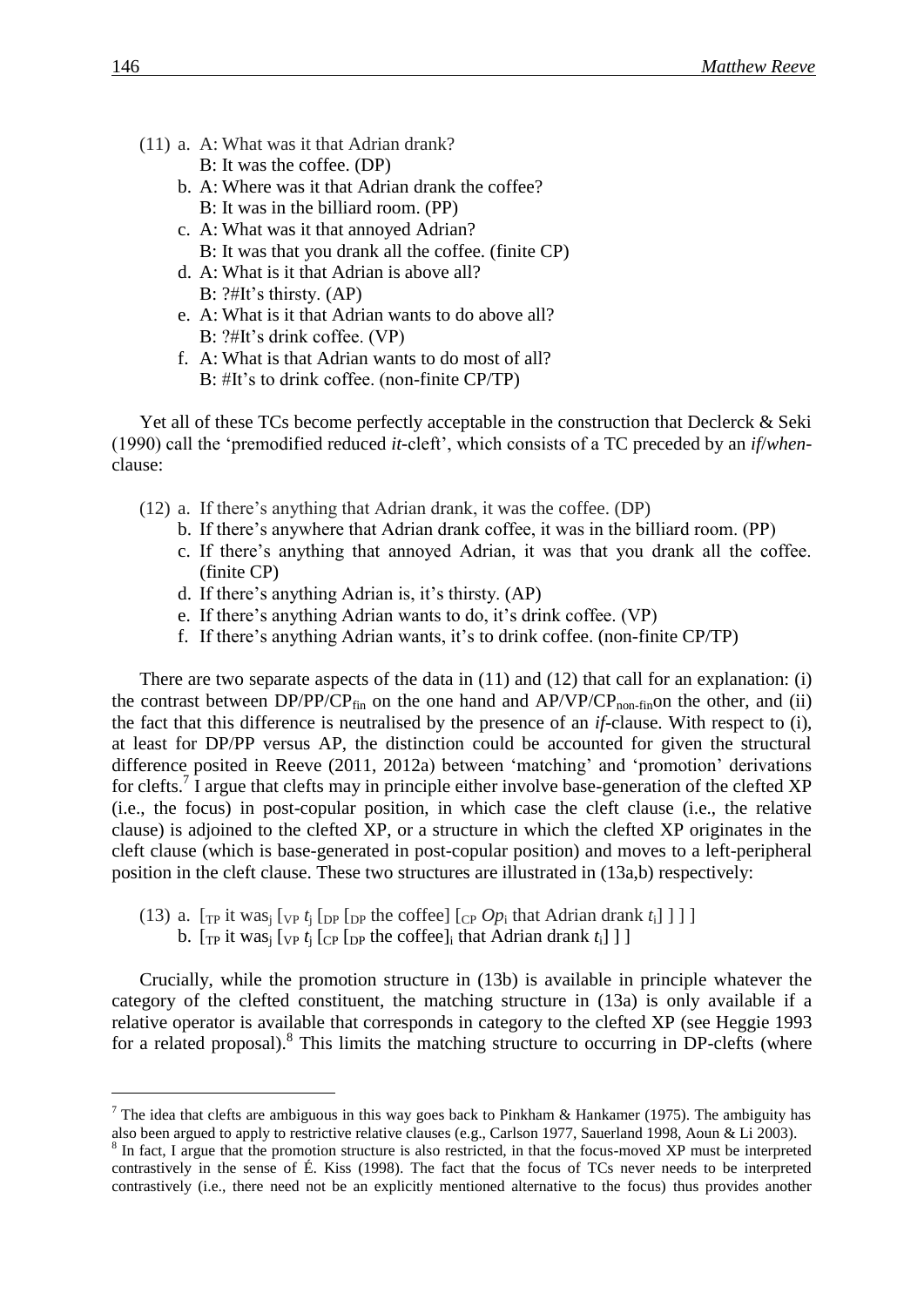the overt versions of the relative operator are *which* and *who*), finite CP-clefts (which also seem to allow *which*) and locative and temporal PP-clefts (where the overt relative operators are *where* and *when* respectively). Assuming that the absence of an overt relative operator for APs also indicates the lack of a corresponding null operator, then, only the promotion structure in [\(13b](#page-5-2)) is available for AP-clefts. We can now view the contrast in the availability of truncated DP/PP/CP-clefts as compared with AP-clefts as having a structural origin: the use of the matching structure means that the cleft clause is an adjunct, and hence optional; by contrast, the obligatory promotion structure in AP-clefts means that the clefted XP must originate in the cleft clause CP, which is therefore obligatory in a TC. If the above claims about AP-clefts are correct, then truncated AP-clefts must be derived by ellipsis. This suggests that the difference between [\(11d](#page-5-0)) and [\(12d](#page-5-1)) has to do with ellipsis licensing by the *if*-clause: ellipsis is only possible if the cleft clause CP enters into a syntactically local relation with some antecedent CP, which is the case in [\(12d](#page-5-1)) but not in [\(11d](#page-5-0)).

The cases involving VP and non-finite clause foci in [\(11/](#page-5-0)[12d](#page-5-1),e) are less straightforward, as in these cases there is no corresponding full *it*-cleft:

- (14) a.  $*$ It's drink coffee<sub>VP</sub> that Adrian wants to (do).
	- b.  $*$ It's <u>to drink coffee<sub>TP(-fin</sub></u>) that Adrian wants.

It is instructive to compare these unacceptable examples with specificational pseudoclefts, which do permit VP and non-finite clause foci:

<span id="page-6-0"></span>(15) a. What Adrian wants to do is drink coffeeve.

b. What Adrian wants is to drink coffee $_{TP(-fin)}$ .

A number of authors have argued that specificational pseudoclefts are actually 'concealed question-answer pairs' in which the post-copular constituent is a clausal constituent that undergoes partial deletion.<sup>9</sup> For example, Den Dikken et al.  $(2000)$  adopt the following structure for pseudoclefts, in which the question CP occupies the specifier of a Topic Phrase, the copula occupies the Top head and the complement of Top is a TP in which non-focused material is deleted:

(16)  $\lbrack \begin{bmatrix} T_{\text{top}} \end{bmatrix}$  [cp what Adrian likes to do]  $\lbrack T_{\text{top}} \rbrack$   $\lbrack T_{\text{top}}$  is]  $\lbrack T_{\text{top}}$  Adrian likes to drink coffee] ]

Suppose, then, that the TCs in [\(12e](#page-5-1),f) are elliptical counterparts of the structure in [\(17\)](#page-7-0), which is identical to the promotion structure in [\(13b](#page-5-2)) but without movement of the clefted  $XP:^{10}$ 

argument for the claim I make that the focused XP of TCs, as well as the remnants of gapping, do not undergo movement prior to ellipsis (i.e., gapping and TCs involve non-phrasal ellipsis).

<sup>&</sup>lt;sup>9</sup> Other proponents of the question-answer analysis of specificational pseudoclefts include Ross (1972) and Schlenker (2003). The main motivation for such structures is the pervasive existence of connectivity effects in specificational pseudoclefts, whereby the post-copular focus behaves as if it is c-commanded by some element in the *wh-*CP, a relation which clearly does not hold on the surface. A number of other authors have argued for an alternative approach in which connectivity effects are derived semantically (e.g., Jacobson 1994, Sharvit 1999, Cecchetto 2000, Heller 2002, Romero 2005). As Sharvit (1999) recognises, however, the deletion approach seems to have an advantage over the semantic approach in accounting for certain cases of Condition C connectivity.

 $10$  I assume, contrary to what I argued in Reeve (2011, 2012a), that the copula in clefts is base-generated as a T element. This is necessary in order to capture the locality restrictions on the CP-CP dependency in terms of Relativised Minimality (see esp. section 3.3). (The structure adopted by Den Dikken et al. 2000 would also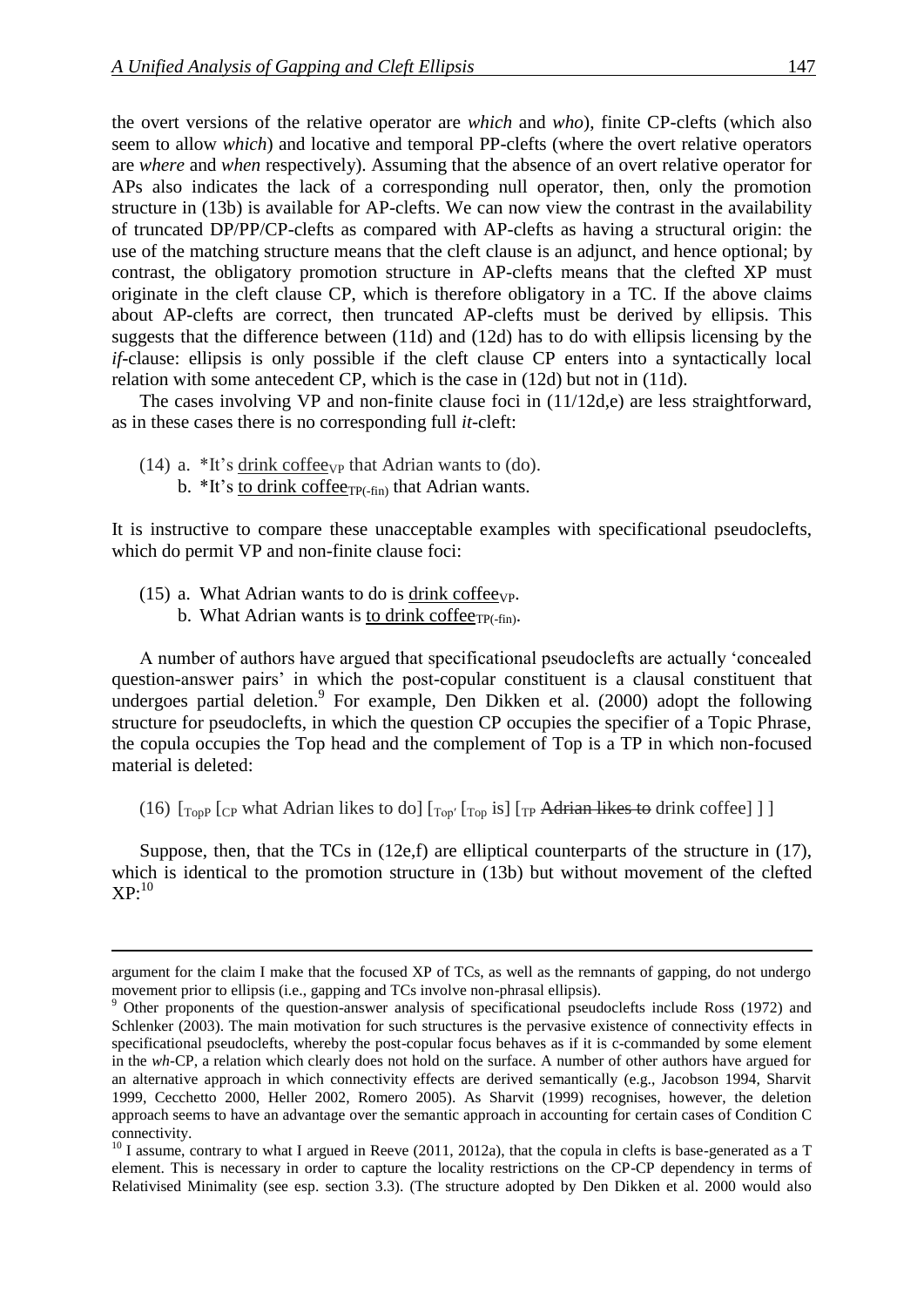<span id="page-7-0"></span>(17)  $\lceil \text{TP} \text{ it } \lceil \text{TS} \rceil$   $\lceil \text{CP} \text{ (that)} \rceil$  Adrian wants to drink coffee]  $\lceil \text{CP} \rceil$ 

I would like to argue that the non-constituent ellipsis that derives the premodified TCs in  $(12e,f)$  $(12e,f)$ , as well as the pseudoclefts in  $(15a,b)$  $(15a,b)$ , is contingent on the presence of a local ccommanding  $\text{CP}$ .<sup>11</sup> In [\(15a](#page-6-0),b), this CP is the question CP occupying subject position (or topic position, in the analysis of Den Dikken et al. 2000); in [\(12e](#page-5-1),f) it is the *if*-clause (which, following a number of authors, including Iatridou 1991, I take to be a CP headed by *if*). I assume that this *if*-clause is adjoined to TP, as in [\(18a](#page-7-1),b), where the underlined CPs enter into a syntactic dependency. This dependency licenses a null C, which in turn licenses one or more lower heads as null via dependent ellipsis: $12,13$ 

<span id="page-7-1"></span>(18) a.  $[\text{TP} [C\text{P} \text{ if there's } ...] [\text{TP} \text{ it } [\text{T} \text{ is}] [\text{CP } 0\text{C} \text{ O}_{\text{DP}} \text{ O}_{\text{T}} \text{ O}_{\text{V}} \text{ O}_{\text{T}} \text{ drink coffee}] ]$ b.  $[\text{TP} [CP]$  if there's ...]  $[\text{TP} It [T]$  is  $[CP]$   $[CP]$   $[OP]$   $[OP]$  to drink coffee] ]

(i) \*What Bill is is overbearing, and what Sue is  $T_0$  timid.

Under the present analysis, (i) would involve the dependencies indicated in (ii) (gapping dependency in **bold**, pseudocleft dependency underlined):

(ii)  $\left[ \int_{\text{TP}} \left[ \int_{\text{CP}} \text{what Bill is} \right] \right]$  is  $\left[ \int_{\text{CP}} C_0 \text{DP}_0 T_0 \text{over bearing} \right]$   $\left[ \int_{\text{CP}} \left[ \int_{\text{CP}} \text{what Sue is} \right] T_0 \left[ \int_{\text{CP}} \underline{C}_0 \text{DP}_0 T_0 \text{timid} \right] \right]$ 

If we take the ultimate dependent to be the head of the null projection, this would involve two crossing dependencies, which might explain the ungrammaticality of (i) if crossing dependencies (whether understood linearly or structurally) are generally dispreferred (e.g., Pesetsky 1982).

 $12$  One problem with this and with any deletion analysis of both pseudoclefts and truncated clefts is the variation in the acceptability of an overt complementiser in the non-deleted versions. For example, the fact that (ia) is possible without the complementiser (Den Dikken et al. 2000; though cf. Higgins 1973) is one piece of evidence that there is really a full clausal constituent in cases like [\(15\)](#page-6-0), and the fact that no complementiser is possible suggests that this constituent is TP. On the other hand, the non-deleted version of [\(12e](#page-5-1),f) is impossible with or without the complementiser, as shown in (ib). In this case it is not so much the structure that is the problem as the interpretation: a post-copular declarative CP is entirely possible in (ic), but where *it* seems to have an interpretation along the lines of 'the problem' or 'the relevant thing' and the CP specifies the content of this problem or thing:

- (i) a. What Adrian wants is (\*that) he wants to drink coffee.
	- b. \*If there's anything Adrian wants, it's (that) he wants to drink coffee.
	- c. What's wrong? Nothing, it's (just) that I want to drink coffee and there isn't any.

I leave this problem for future research, while noting that the *it is CP* structure is at least structurally grammatical.

<sup>13</sup> As expected given the availability of dependent ellipsis, determiner-sharing also appears to be possible in TCs, as in (ia), though it is difficult to test whether this is because of dependent ellipsis or because the underlying cleft is something like (ib) (which, however, is not fully acceptable):

(i) a. If he bought many books about some scientific topic, then it was books about physics.

b. ?It was books about physics that he bought many of.

suffice for this purpose.) While this raises questions of how the structure is interpreted semantically, I must leave the investigation of this question for future research.

 $11$  If pseudoclefts involve a gapping-like dependency between two CPs, this could potentially provide an explanation for the fact, noted by Den Dikken et al. (2000:67ff.), that gapping is ungrammatical in (specificational) pseudoclefts: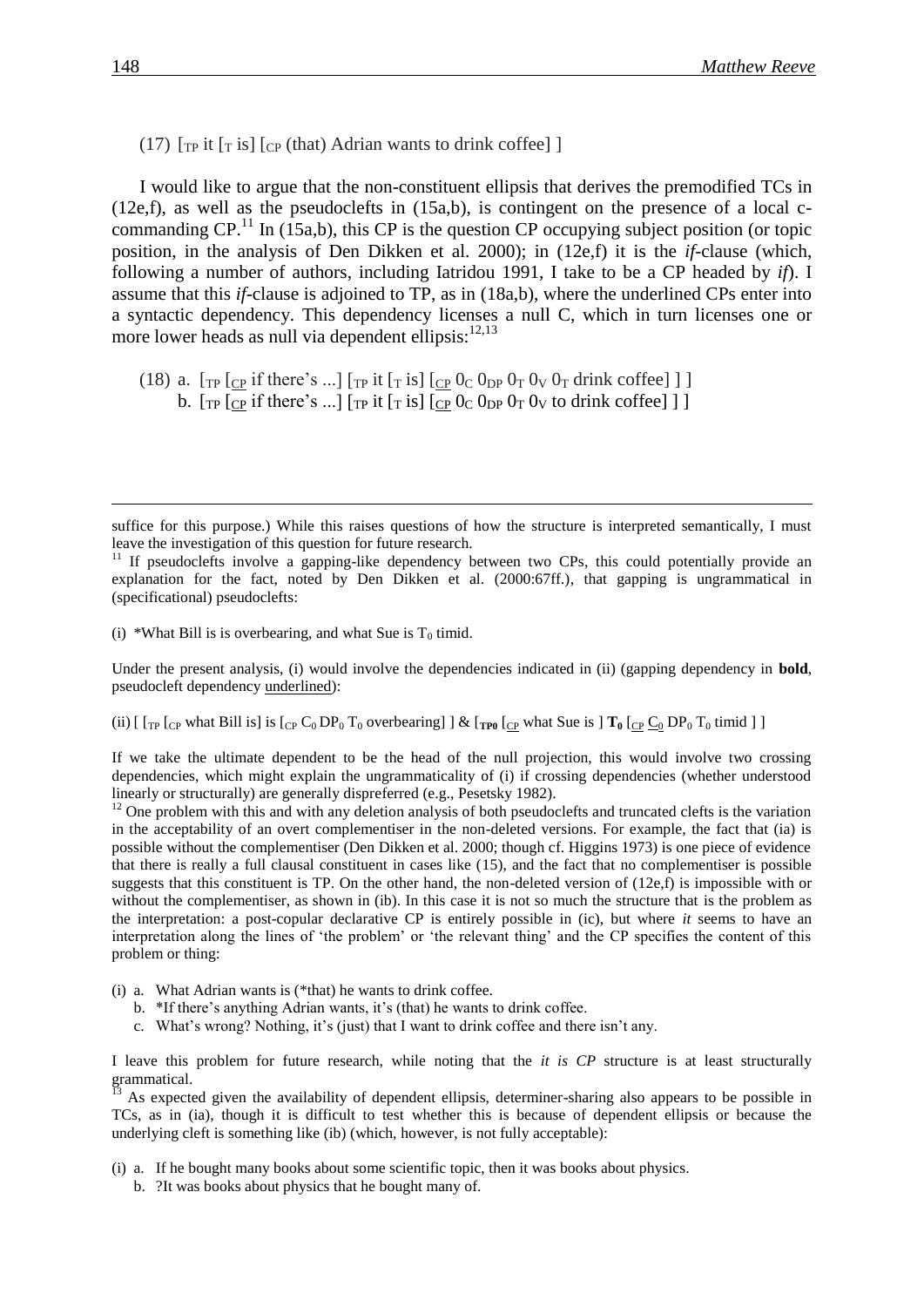In both gapping and TCs, then, a dependency holds between two categorially identical phrasal nodes: TPs (or CPs or VPs) in the case of gapping, and CPs in the case of  $TCs$ <sup>14</sup> In the next section, I will show that this analysis can account for the locality parallels between gapping and TCs, as well as certain differences between them.

# **3** Similarities and Differences Between Gapping and **Truncated Clefts in English**

### **3.1 Properties of Grammatical Dependencies**

In section 2, I proposed that TCs come in two types: one with a 'matching' (base-generation) structure, in which the cleft clause CP is an optional adjunct, and one with a 'promotion' structure, in which the cleft clause CP is the complement of the copular T, and truncation is achieved through head-ellipsis (and dependent ellipsis). Let us refer to these as 'Type A' and 'Type B' TCs respectively. This gives us the relatively simple picture in [\(\(19\)](#page-8-0):

<span id="page-8-0"></span>

| (19) | Type | Categories of clefted XP                          | <i>Gapping restrictions?</i> |
|------|------|---------------------------------------------------|------------------------------|
|      | A    | $\vert$ DP, PP (locative/temporal), $CP_{[+fin]}$ | N <sub>0</sub>               |
|      | B    | $\vert$ PP (other), AP, VP, CP <sub>[-fin]</sub>  | Yes                          |

Because Type A TCs do not require a syntactic dependency to license ellipsis, they are not expected to be subject to conditions on syntactic dependencies. By contrast, the only way to create Type B TCs is by establishing a syntactic dependency; hence we expect these TCs to be subject to conditions on such dependencies. What kind of conditions are expected to hold of Type B TCs? Carrera Hernández (2007:2109), following Koster (1987) and Neeleman & van de Koot (2002), identifies five properties of syntactic dependencies in general: obligatoriness (the dependent must find an antecedent), locality (the dependent must find its antecedent within its local domain), c-command (the antecedent must c-command the dependent), uniqueness of antecedent (each dependent must find a unique antecedent) and non-uniqueness of dependents (an antecedent can have more than one dependent). Of these, the first three are the most relevant to accounting for the parallels between gapping and TCs, and I will therefore focus on them here to the exclusion of the other properties.<sup>15</sup>

  $14$  This might suggest that the condition can be stated more strictly than in Carrera Hernández (2007): as identity of category rather than identity of  $[+V,+N]$  specification (i.e., in the terminology of Grimshaw 2005, identity of both categorial and functional specification rather than identity of categorial specification). However, I retain Carrera Hernández's assumption that only  $[\pm V, \pm N]$  specification is relevant, primarily because of the multiple auxiliary facts discussed in section 3.3.

<sup>&</sup>lt;sup>15</sup> Because of the obligatory exhaustive interpretation of *it*-clefts, it is independently impossible to test for nonuniqueness of dependents in the case of truncated clefts. Thus, (i) is arguably unacceptable because the TC *It's thirsty* implies that there is no other relevant property that Adrian has, which is contradicted by the second TC *It's hungry*:

<sup>(</sup>i) ?\*If there's anything Adrian is, it's thirsty and it's hungry.

It is also difficult to test for uniqueness of the antecedent: two *if*-clauses modifying the same clause appear to require coordination, which means that there is presumably a single antecedent CP (consisting of the coordinated *if*-clauses) for the TC in (ii):

<sup>(</sup>ii) If there's anything Adrian is, (and) if there's anything Andreas is, it's thirsty.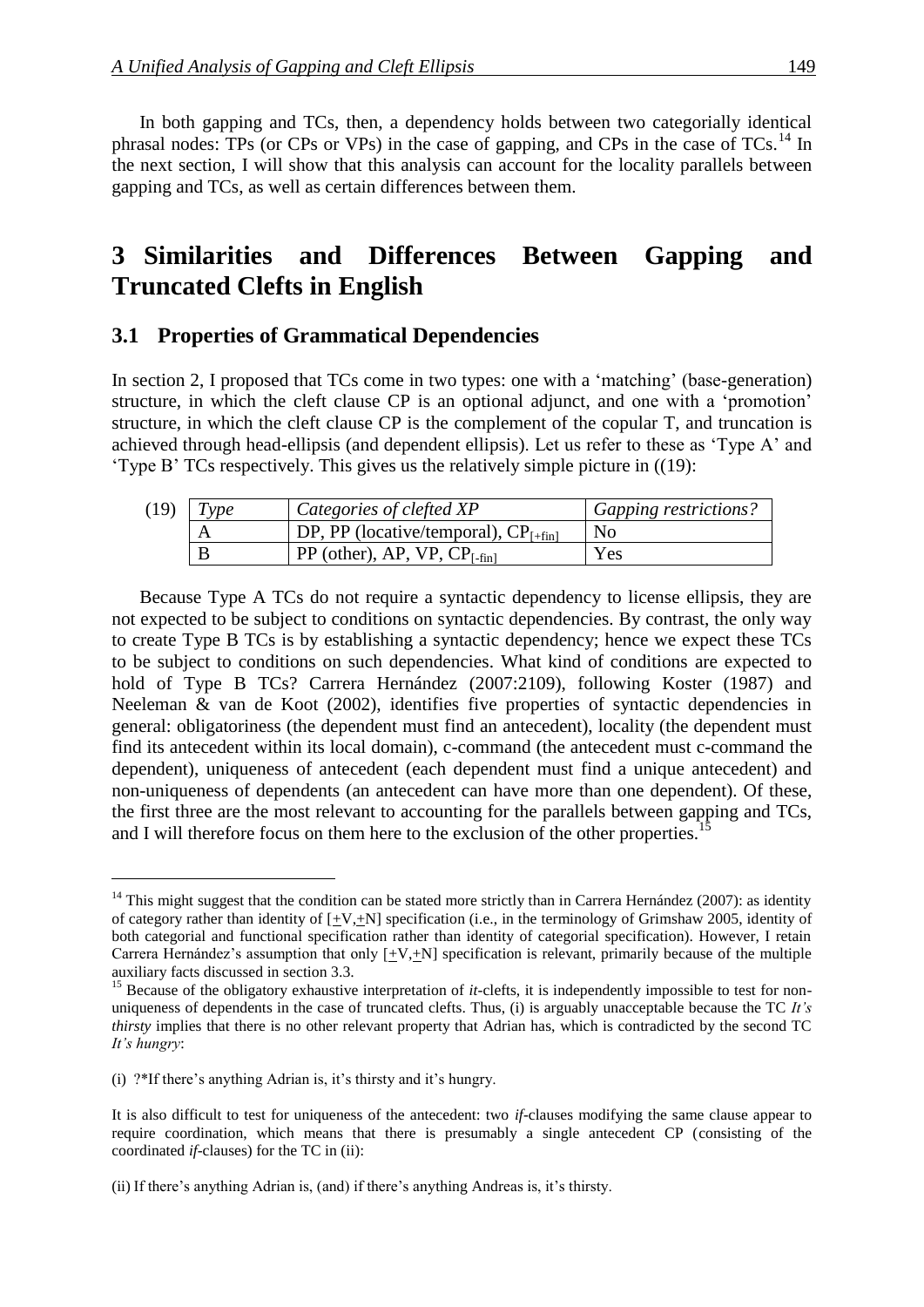### **3.2**xx**Obligatoriness**

As we have seen, gapping is generally ill-formed in the absence of a sentence-internal antecedent:

- <span id="page-9-0"></span>(20) a. Adrian drank tea, and Andreas drank coffee.
	- b. \*Andreas drank coffee. (as a response to *Who drank what?*)

Under CH's analysis, this simply follows from the lack of a sentence-internal antecedent for the null-headed TP in [\(20b](#page-9-0)). We also saw above that Type B TCs follow the same pattern, in that they are ill-formed unless licensed by a sentence-internal  $if$ -clause:  $16$ 

- <span id="page-9-1"></span>(21) a. A: What is it that Adrian is above all? B: ?#It's thirsty. (AP)
	- b. A: What is it that Adrian wants to do above all? B: ?#It's drink coffee. (VP)
	- c. A: What is that Adrian wants to do most of all? B: #It's to drink coffee. (non-finite CP/TP)

On the other hand, Type A TCs can occur in the absence of an *if*-clause, as expected if DP/PP/CP-clefts have the 'matching' structure, and hence the cleft clause CP is an adjunct that does not need to be structurally present:

(i) a.  $[\text{TP I think that it's } [\text{CP thirty}, \text{that Adrian is } t_i]]$ b.  $[\text{Tr}\text{I}\text{I}\text{t}$  [think that it's  $[\text{Tr}\text{I}\text{H}\text{I}\text{t}$  and  $\text{Tr}\text{H}\text{I}\text{t}$  and  $\text{Tr}\text{H}\text{I}\text{t}$  [the  $[\text{Tr}\text{I}\text{I}\text{H}\text{I}\text{t}$  and  $[\text{Tr}\text{I}\text{I}\text{H}\text{I}\text{t}$  and  $[\text{Tr}\text{I}\text{I}\text{H}\text{I}\text{H}\text{I}$  and  $[\text{$ 

On the assumption that *thirsty* can adjoin to CP in (ia), this structure allows for CP-deletion, while the nonmovement structure in (ib) requires head-ellipsis. I suggested that CP-deletion, as a type of phrasal ellipsis, should pattern with sluicing and VP-ellipsis in not requiring an intrasentential dependency, which should permit the AP-TC to occur in isolation. However, given the constraint on promotion clefts proposed in Reeve (2012a) – that the clefted XP must be intepreted contrastively in the sense of É. Kiss (1998) – an isolated AP-TC should also be subject to this restriction, unlike a premodified AP-TC. Indeed, the presence of explicit contrast does seem to make [\(21a](#page-9-1)) more acceptable, but does not lead to a corresponding improvement in [\(21b](#page-9-1)):

(ii) a. A: Adrian is hungry, isn't he?

B: No, it's thirsty, not hungry.

- b. A: Adrian wants to eat cake, doesn't he?
	- B: ?#No, it's drink coffee, not eat cake.

<sup>&</sup>lt;sup>16</sup> In presented versions of this work, I argued that AP-TCs represent an 'intermediate' case between DP-TCs and, for example, VP-TCs, because there are two potential structures for AP-TCs, one corresponding to the full cleft, with movement of the clefted AP, and one without movement:

In fact, with respect to some of the properties to be discussed below, the AP-TC is better than the VP-TC even where explicit contrast is not present. I have no explanation for this, except that it might marginally be possible to use the (ia) structure (not available at all for VP-TCs) even without contrast. A remaining problem with the suggestion made here is that it is not clear how the CP-deletion in (ia) can be licensed, given the apparent lack of a functional head higher than C that could do so (and cf. Merchant's 2001 arguments against CP-deletion).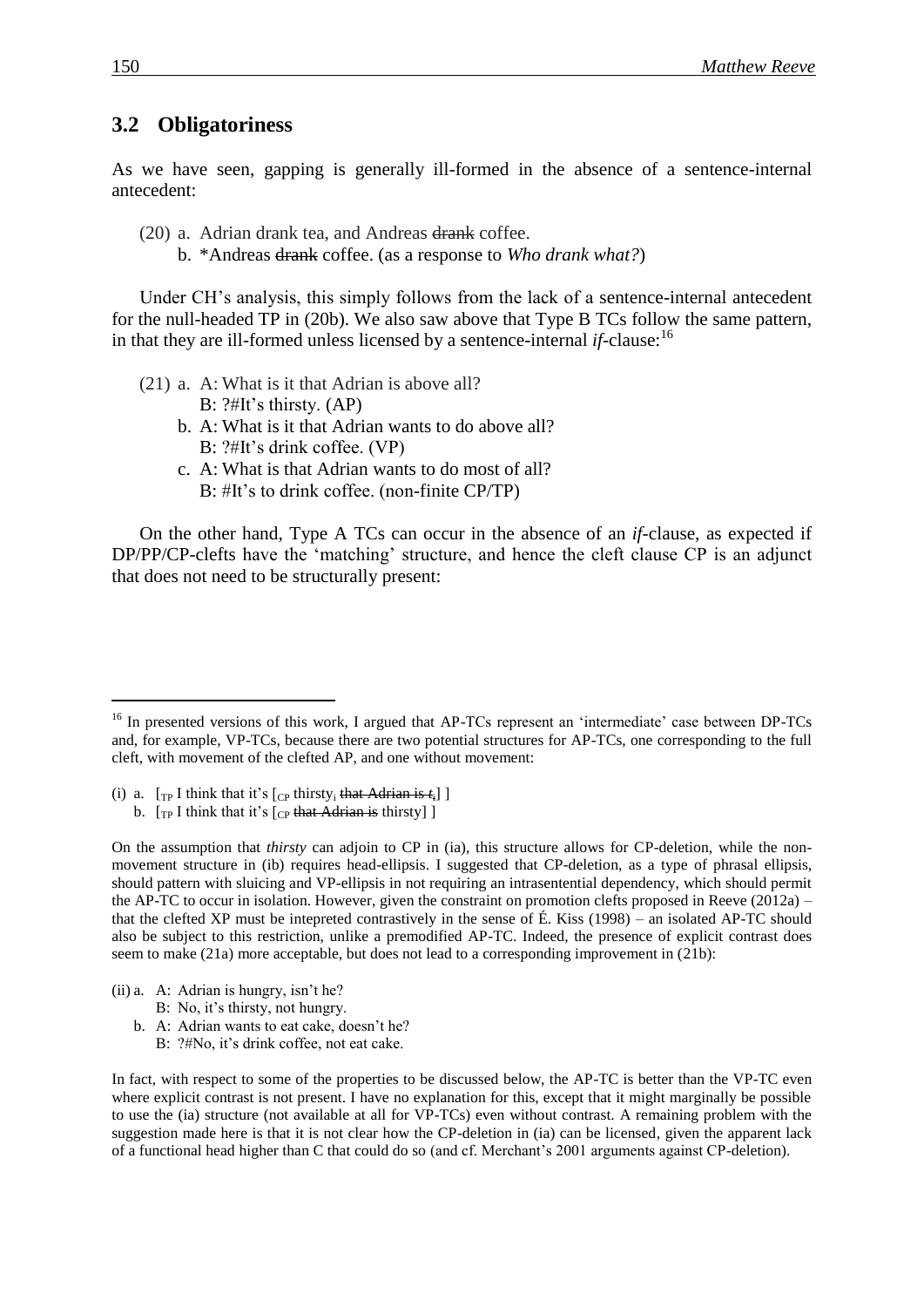- (22) a. A: What was it that Adrian drank? B: It was the coffee. (DP)
	- b. A: Where was it that Adrian drank the coffee? B: It was in the billiard room. (PP)
	- c. A: What was it that annoyed Adrian? B: It was that you drank all the coffee. (finite CP)

Additional observations about DP-clefts provide further support for the analysis. One restriction on full *it*-clefts discussed in Reeve (2012a) is the impossibility of NPI-licensing in examples like [\(23b](#page-10-0)), as compared with its availability in the parallel pseudocleft, as in [\(23a](#page-10-0)). On the other hand, if the NPI does not head the clefted DP, as in [\(23c](#page-10-0)), then licensing is possible, showing that negation may scope over the clefted XP in principle (cf. Linebarger 1980):

- <span id="page-10-0"></span>(23) a. What I don't have is any bread.
	- b. \*It's any bread that I don't have.
	- c. It was a doctor with any competence that wasn't available.

The ungrammaticality of [\(23b](#page-10-0)) therefore cannot be due to a failure of reconstruction for NPI-licensing. In Reeve (2012a), I instead followed Heycock & Kroch (2002) in attributing the ungrammaticality of [\(23b](#page-10-0)) to an anti-c-command constraint on NPIs: an NPI may not ccommand its licenser. Thus, assuming a simple definition of c-command in terms of first branching node, [\(23b](#page-10-0)) will be ungrammatical under either a matching or a promotion structure:<sup>17</sup>

<span id="page-10-1"></span>(24) a.  $\pi$ [TP it's [DP [DP any bread] [CP  $Op_1$  that I don't have  $t_1$ ] ] b.  $*$ [<sub>TP</sub> it's [<sub>CP</sub> [<sub>DP</sub> any bread]<sub>1</sub> that I don't have  $t_1$ ]]

What does the present analysis predict about truncation of NPI-clefts? First, assuming that NPIs require sentential negation to take scope over them, the presence of an NPI in the clefted XP should force the presence of a cleft clause CP containing sentential negation. Thus, a truncated NPI-cleft must involve ellipsis rather than an optional cleft clause. If the NPI heads the clefted DP, as in [\(24\)](#page-10-1), however, the truncated version should still be ungrammatical. On the other hand, I argued in section 2.2 that Type B TCs do not (necessarily) involve movement of the clefted XP, which means that a truncated NPI-cleft could be derived from a structure parallel to [\(25\)](#page-10-2):

<span id="page-10-2"></span>(25)  $[\text{TP it's } [\text{CP that I don't have } [\text{DP any bread}] ]]$ 

(i) A: What don't you have?

 $17$  I. Landau (p.c.) asks why, if Merchant's (2004) analysis of fragment answers is correct, NPIs can be licensed in fragment answers, given that the NPI-headed constituent in (iB), for example, should end up c-commanding the deleted negation:

B: Any bread.

One possibility is that fragment answers do not, after all, require movement of the remnant to a left-peripheral position such as SpecFP. The phenomena that Merchant adduces in support of a movement analysis would then have to be reanalysed (for example, as conditions on deletion, which would independently be needed to constrain gapping), a task I leave for future research.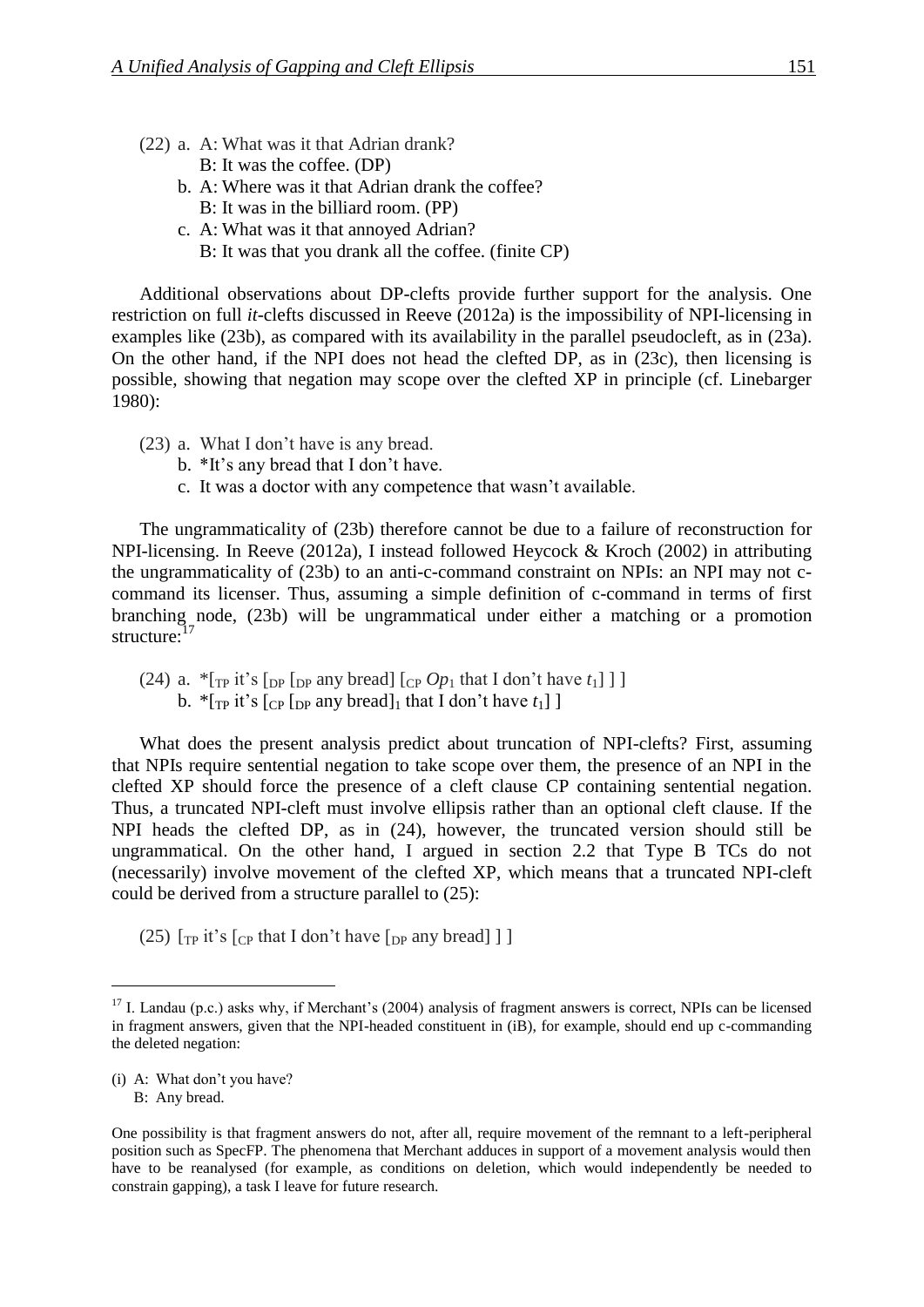In this structure, the negation clearly scopes over the NPI, and the NPI-headed constituent does not c-command the negation, and thus does not violate the anti-c-command constraint. Thus, we predict that NPI-TCs will be ungrammatical in isolation, because only the Type A structure in [\(24a](#page-10-1)) will be permitted in the absence of an *if*-clause, yet this structure violates the anti-c-command constraint on NPIs. On the other hand, a sentence-internal *if*-clause should make the structure in [\(25\)](#page-10-2) available, and hence the NPI-TC should become grammatical. This is correct, as shown by the contrast between  $(26a)$  $(26a)$  and  $(26b)$  $(26b)$ :<sup>18</sup>

- <span id="page-11-0"></span>(26) a. What is it that you don't have?
	- B: \*It's any bread.
	- b. If there's anything I don't have, it's any bread.

In addition, we predict that TCs in which the NPI does not head the clefted DP should be as acceptable in isolation as their overt counterparts. This also seems to be correct: [\(27a](#page-11-1)), the truncated version of [\(23c](#page-10-0)), seems almost fully acceptable. As expected, then, an *if*-clause may also premodify this kind of TC, as in [\(27b](#page-11-1)):

- <span id="page-11-1"></span>(27) a. A: What kind of doctor wasn't available?
	- B: ?It was a doctor with any competence.
	- b. If there's anyone that wasn't available, it was a doctor with any competence.

Thus, in addition to the evidence for a syntactic dependency in Type B TCs, this subsection has provided evidence that cleft truncation does not necessarily involve movement of the clefted constituent, and hence that it involves head-ellipsis rather than phrasal ellipsis.<sup>19</sup>

### **3.3** Locality

Carrera Hernández (2007) argues that Relativised Minimality (e.g., Rizzi 1990, 2004) is the locality condition constraining syntactic dependencies. According to modern versions of RM (e.g., Rizzi 2004, Abels 2012), a dependency (e.g., movement) is blocked if there is an intervening node (where intervention is usually defined in terms of c-command) bearing the feature(s) that are involved in creating or licensing the dependency. In other words, other features of the intervener are irrelevant for RM. According to Carrera Hernández, the features involved in creating the dependency licensing gapping are the categorial features  $[+V,+N]$ . Thus, a gapping dependency between two TPs involves the feature specification [+V,-N], and any intervening node specified as [+V,-N] should therefore block the dependency. This accounts for the ungrammaticality of examples such as [\(28\)](#page-11-2), where the gapped (dependent) TP is in a subordinate clause with respect to the ungapped (antecedent) TP (see also Hankamer 1979, Chao 1988, Johnson 2009):

<span id="page-11-2"></span>(28) \*Adrian drank tea, and I think that Andreas drank coffee.

 $18$  It seems that not all speakers find [\(26b](#page-11-0)) entirely acceptable – some find it less acceptable than the pseudocleft in [\(23a](#page-10-0)), for example (e.g., David Pesetsky, p.c.) – but there is certainly a sharp contrast with [\(26a](#page-11-0)).

<sup>&</sup>lt;sup>19</sup> A string-deletion account, such as those of Wilder (1997), Den Dikken et al. (2000) and Hofmeister (2010), would, of course, yield the same results as a head-ellipsis account here.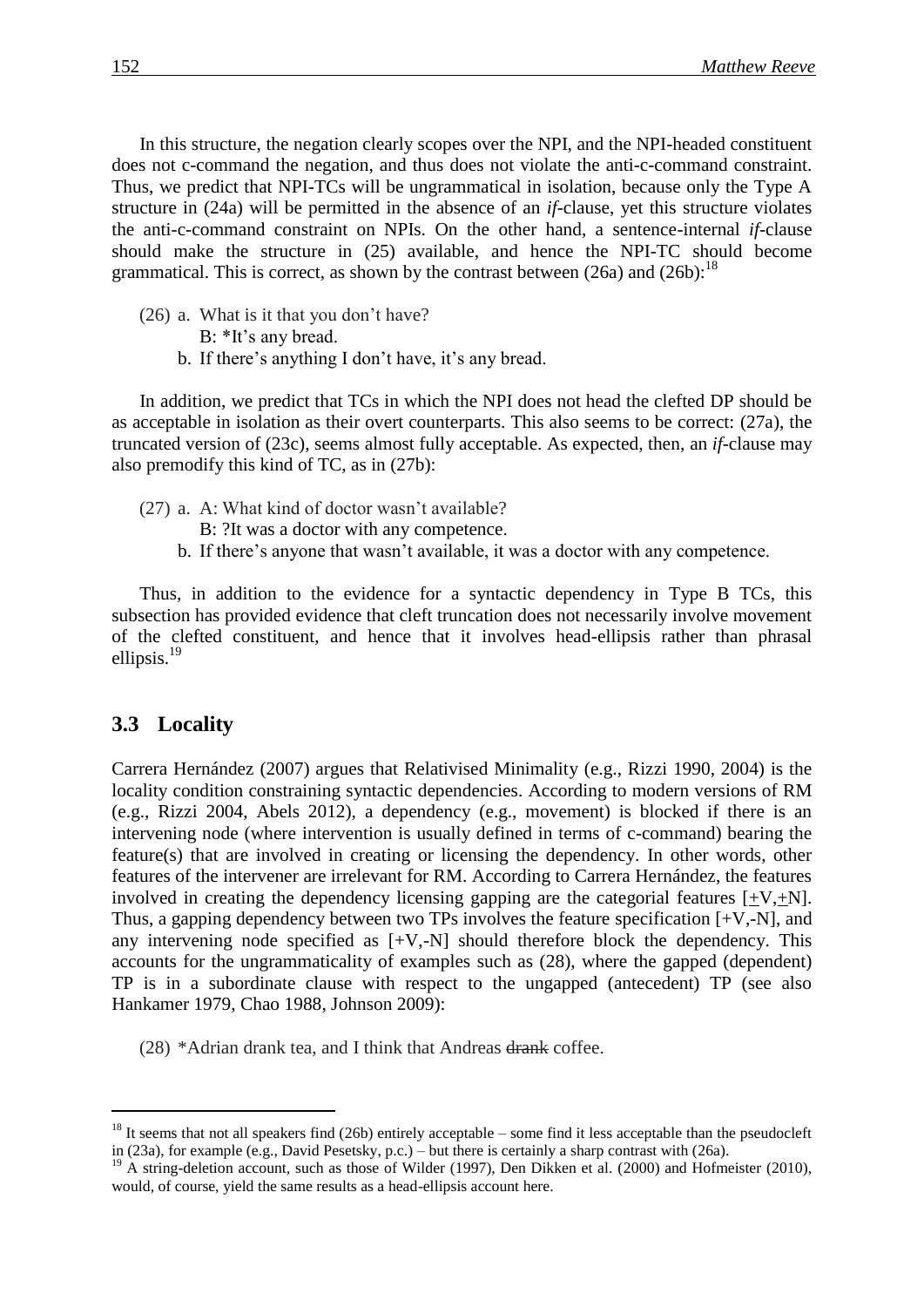In this example, there is at least one  $[+V,-N]$  node (e.g., the T head of the second conjunct) that c-commands the gapped TP but does not c-command the ungapped TP.

If Carrera Hernández's (2007) analysis is adopted fully for TCs, then even a standard Type B TC such as [\(12e](#page-5-1)) should never be possible, given the structure I am assuming, repeated in [\(29\)](#page-12-0):

<span id="page-12-0"></span>(29)  $\left[\text{TP} \left[\text{CP} \text{ if there's } ...\right] \left[\text{TP} \text{ it } \left[\text{TP} \text{ is } ]\right] \left[\text{CP} \text{ 0}_{\text{C}} \text{ 0}_{\text{DP}} \text{ 0}_{\text{T}} \text{ 0}_{\text{V}} \text{ 0}_{\text{T}} \text{ 0}_{\text{V}} \text{ 0}_{\text{T}} \text{ 0}_{\text{V}}\right] \right]$ 

In [\(29\)](#page-12-0), there are two  $[+V,-N]$  nodes (italicised) c-commanded by the if-clause that might be considered interveners: the lower TP segment of the matrix clause (which dominates the cleft clause CP) and the T head of this TP (which c-commands the cleft clause CP). In the case of the TP segment, I will assume that c-command is defined as follows (in terms of the segment/category distinction of May 1985):<sup>20</sup>

<span id="page-12-1"></span>(30) *C-command:*

A category A c-commands a category B (where a segment of an adjunction structure is not a category, but all the segments of a single adjunction structure form a single category) iff:

- i. A excludes B (i.e., no segment of A dominates B) and B excludes A.
- ii. All categories dominating A dominate B.

Because one segment of TP dominates the *if*-clause CP in [\(29\)](#page-12-0), condition [\(30i](#page-12-1)) prevents this CP from c-commanding the matrix TP. Because the lower segment of TP is not a category, it is not c-commanded by the *if*-clause either. Hence, neither the matrix TP category nor the lower segment of it counts as an intervener for the CP-CP dependency.

As for the copular T, I will assume that dependencies are sensitive not just to the category of the antecedent and dependent, but also to their maximal/minimal status. Although much work in the Minimalist tradition has attempted to elide the differences between minimal and maximal projections on the basis of the Inclusiveness condition (e.g., Chomsky 1995, Neeleman & van de Koot 2002), work on locality theory still typically assumes that a basic distinction must be made between heads and phrases (see Rizzi 2001:90 for an explicit statement to this effect). Thus, given that RM refers to identity of features, an intervention account somehow has to exclude the head that attracts a moving phrase from itself acting as an intervener in the dependency between the moved phrase and its trace/copy. For example, if in [\(31a](#page-12-2)) F is the feature of some functional projection that licenses movement of YP bearing the same feature, this should constitute intervention, as YP c-commands X, which ccommands the lower copy of YP. Yet it is not clear how we can alter the notion of intervention such that in [\(31b](#page-12-2)), the classic weak island configuration, ZP blocks movement of YP but X does not:

<span id="page-12-2"></span>(31) a.  $[xP Y P_{[F]} [x' X_{[F]} [ ... Y P_{[F]} ... ] ]$ b.  $[x_P \text{YP}_{[F]} [x \text{X}_{[F]} [ \dots ZP_{[F]} \dots [ \dots YP_{[F]} \dots ] ] ] ]$ 

 $20$  The definition in [\(30\)](#page-12-1) resembles Kayne's (1994) definition, except that he only requires that A exclude B, not vice versa. As far as I can tell, the only reason for this asymmetry is to avoid a linearisation clash in the case of head-adjunction: in his system, a head X adjoined to a head Y must be taken to asymmetrically c-command Y if X is to be linearly ordered with respect to Y. Given that there is still lively debate as to whether head-movement should even be conceived of as a syntactic adjunction operation (e.g., Brody 2000, Chomsky 2001, Matushansky 2006), this does not seem an overwhelming piece of evidence for the one-way exclusion requirement, which is otherwise no less stipulative than the mutual exclusion requirement in [\(30\)](#page-12-1).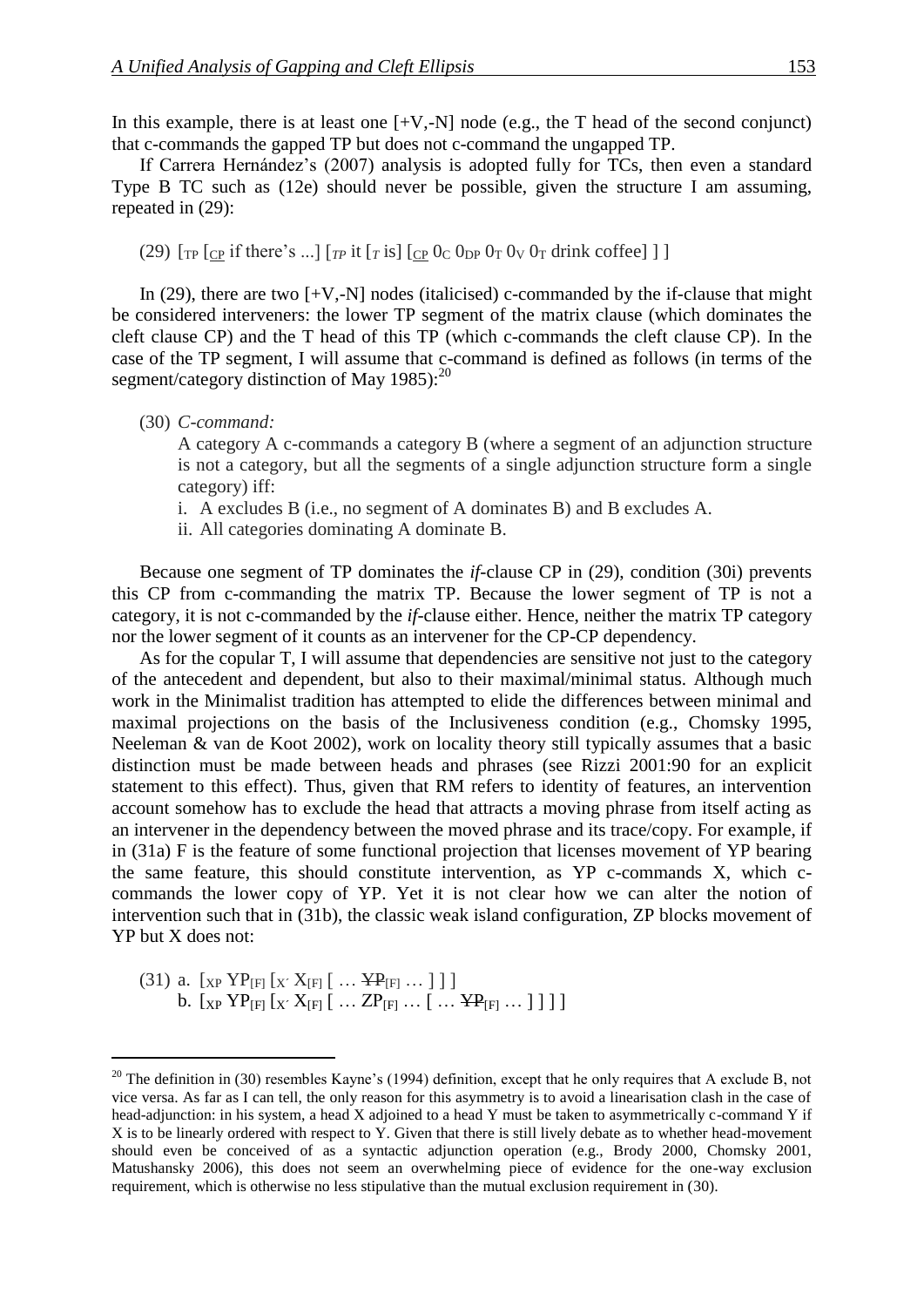The alternative is to accept that heads are distinct from phrases for locality purposes.<sup>21</sup> I thus assume that a subclass of syntactic dependencies (including movement, anaphoric binding, obligatory control and, of course, gapping) is sensitive to the maximal/minimal distinction. Thus, copular T fails to act as an intervener blocking the ellipsis dependency in  $TCs.<sup>22</sup>$ 

If heads fail to act as interveners for the ellipsis dependency in gapping and Type B TCs, then the embedding restriction on gapping in [\(28\)](#page-11-2) must be seen as an 'A-over-A' effect. That is, intervention must be defined in terms of domination (possibly in addition to c-command), as the structure of [\(28\)](#page-11-2) is as in [\(32\)](#page-13-0):

<span id="page-13-0"></span>(32)  $[\&P[TP\]$  Adrian drank tea]  $[\&$  and ...  $\left[\begin{matrix}T_P & T \end{matrix}\right]$  [ $\begin{matrix}V_P & T \end{matrix}$  think<sub>V</sub>  $\begin{matrix}C_P & \text{that}_{C} \end{matrix}$   $\begin{matrix}T_{P0} & \text{Andreas} & T_0 & V_0 & \text{coffect} \end{matrix}$ ] ] ]

In  $(32)$ , the higher  $[+V,-N]$  heads T and V in the second conjunct cannot be treated as interveners blocking the dependency between the underlined TPs, for the reasons discussed above. In that case, it must be the  $[+V,-N]$  maximal projections TP, VP and CP that act as interveners. However, although these are c-commanded by the first conjunct, they do not ccommand the null-headed TP; rather, they dominate it. Therefore, we have an apparent 'Aover-A effect' in the sense of Chomsky (1964). Although it was quickly shown, in particular by Ross (1967), that the original A-over-A condition was inadequate, Müller (2011) has argued that both Relativised Minimality and something like the A-over-A condition are needed (see also Takano 1994 and Heck 2008, among others). I will therefore tentatively assume that the ungrammaticality of [\(28\)](#page-11-2) can be seen as an A-over-A effect.

Given these assumptions about locality, the present analysis of TCs makes strong predictions: namely, that a Type B TC may not be embedded any further than in [\(29\)](#page-12-0), while a Type A TC may be. This seems to be correct: the DP-, PP- and CP-TCs in [\(33a](#page-13-1)-c) are perfectly acceptable, while the AP-, VP-, non-finite-CP- and NPI-TCs in [\(33d](#page-13-1)-g) range from somewhat odd to completely unacceptable:

- <span id="page-13-1"></span>(33) a. If there's anything that Adrian drank, I think that it was the coffee.
	- b. If there's anywhere that Adrian drank the coffee, I think that it was in the billiard room.
	- c. If there's anything that annoyed Adrian, I think that it was that you drank all the coffee.
	- d. ?If there's anything that Adrian is, I think that it's thirsty.
	- e. ?\*If there's anything that Adrian wants to do, I think that it's drink coffee.
	- f. \*If there's anything that Adrian wants, I think that it's to drink coffee.
	- g. \*If there's anything that Adrian doesn't have, I think that it's any bread.

<sup>&</sup>lt;sup>21</sup> One way of achieving this would be to adopt 'telescoped' structures in which the head would literally not count as an intervener (e.g., Brody 2000, Bury 2003, Adger 2013). If intervention can involve domination as well as c-command, as suggested in the main text, this might make the prediction that heads can block phrasal movement out of their projection but not into it.

 $^{22}$  The main reason why Carrera Hernández (2007) assumes that c-commanding heads are potential interveners is that this allows her to capture certain cross-linguistic differences in the availability of gapping in terms of whether the *and*-coordinator in a given language bears categorial features or not. If the analysis of gapping is modified in the way I propose, then these cross-linguistic predictions do not follow. I leave the resolution of this issue for future research.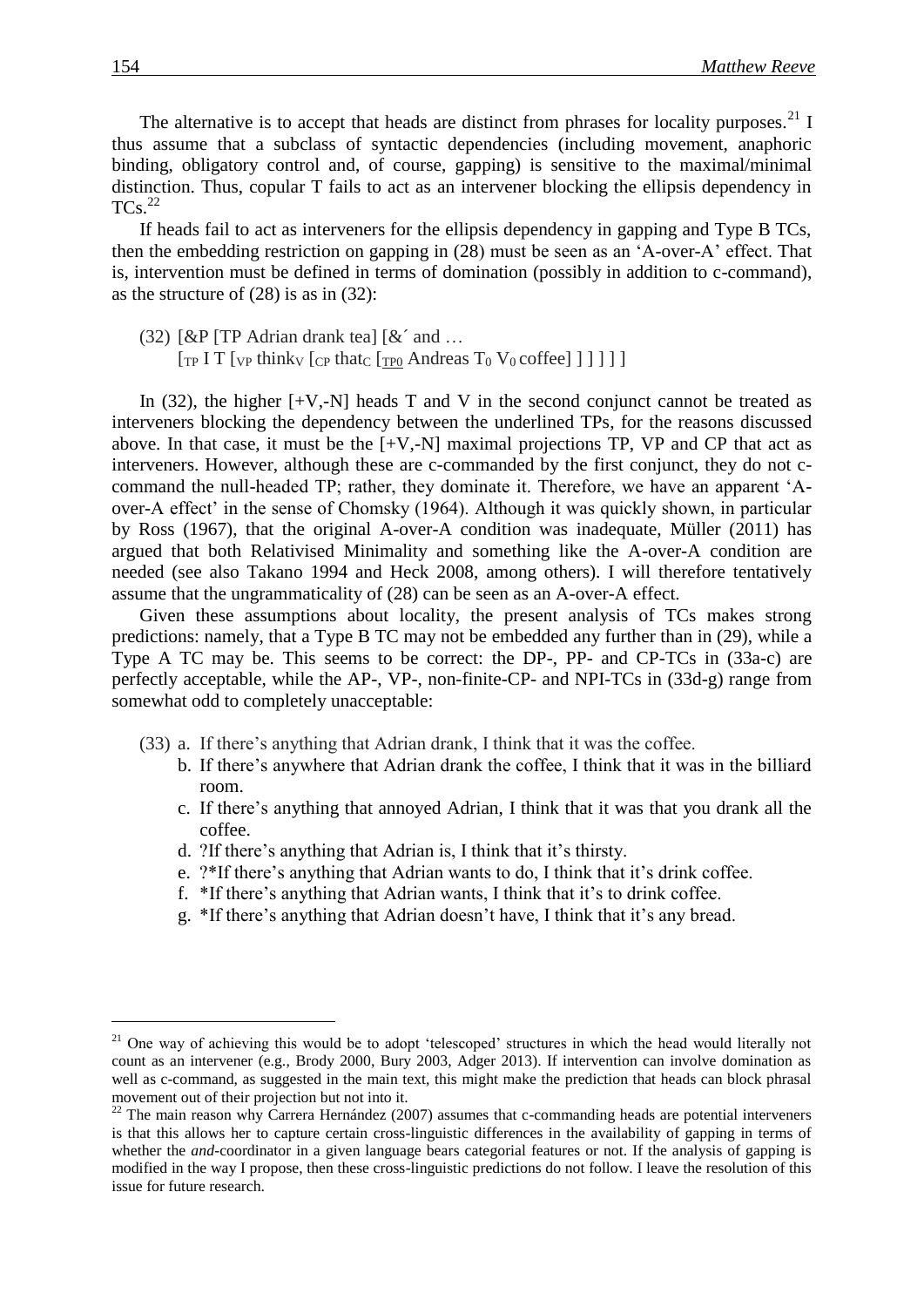While the variation in acceptability in  $(33d-g)$  $(33d-g)$  remains to be explained, the contrast with [\(33a](#page-13-1)-c) is clear evidence for a distinction between Type A TCs, which do not need intrasentential licensing, and Type B TCs, which do.

Furthermore, in addition to the ban on clausal embedding, there is evidence for a ban on embedding within a clause. Den Dikken et al. (2000:65) note that specificational pseudoclefts sometimes disallow multiple auxiliaries. They give the examples in [\(34\)](#page-14-0), with an AP focus:

- <span id="page-14-0"></span>(34) a. \*What John never is could be angry with any of his friends.
	- b. \*What John never is has been angry with any of his friends.

However, this ban on multiple auxiliaries seems to make exactly the categorial cut we expect given the present analysis: multiple auxiliaries are permitted with DP and locative PP foci, but not with VP, non-finite clause or NPI foci:

- (35) a. What bothered John most of all must have been Bill's attitude.
	- b. Where Adrian drank the coffee must have been in the garden.
	- c. ?\*What Adrian wanted to do must have been drink coffee.
	- d. ?What Adrian wanted must have been to drink coffee.
	- e. \*What Adrian doesn't have must have been any bread.

As expected, this pattern extends to TCs:

- (36) a. If there's anything that bothered John, it must have been Bill's attitude.
	- b. If there's anywhere Adrian drank coffee, it must have been in the garden.
	- c. ?\*If there's anything Adrian wanted to do, it must have been drink coffee.
	- d. ?? If there's anything Adrian wanted, it must have been to drink coffee.
	- e. \*If there's anything Adrian didn't have, it must have been any bread.

These apparently puzzling facts can be accounted for if, in addition to the requirement for a dependency in the (c-e) examples, we assume that functional heads are optional in principle (as in, e.g., Grimshaw 1997, and in contrast to most implementations of the cartographic approach; e.g., Cinque 1999). Thus, suppose there is minimally a single functional projection in a clause (T), containing finite inflection or an finite auxiliary, and that any further auxiliaries head optional functional projections. When present, then, these additional  $[+V,-N]$ functional projections may act as interveners, blocking the gapping dependency in the (c-e) examples.

### **3.4 C-command and Embedding**

According to Carrera Hernández (2007), the c-command condition on syntactic dependencies accounts for the ungrammaticality of examples such as [\(37\)](#page-15-0), in which the ungapped TP (the antecedent) is in a subordinate clause with respect to the ungapped TP (the dependent) (see also Jackendoff 1972, Lobeck 1995, Johnson 2009):<sup>23</sup>

<sup>23</sup> [\(37\)](#page-15-0) is, of course, grammatical under the reading where *think* takes scope over both *Adrian drank tea* and *Andreas drank coffee*. In the structure giving rise to this reading, the antecedent TP would c-command the dependent TP. The impossible reading of [\(37\)](#page-15-0) is the one where *Andreas drank coffee* has a matrix interpretation; i.e., where it is outside the scope of *think*.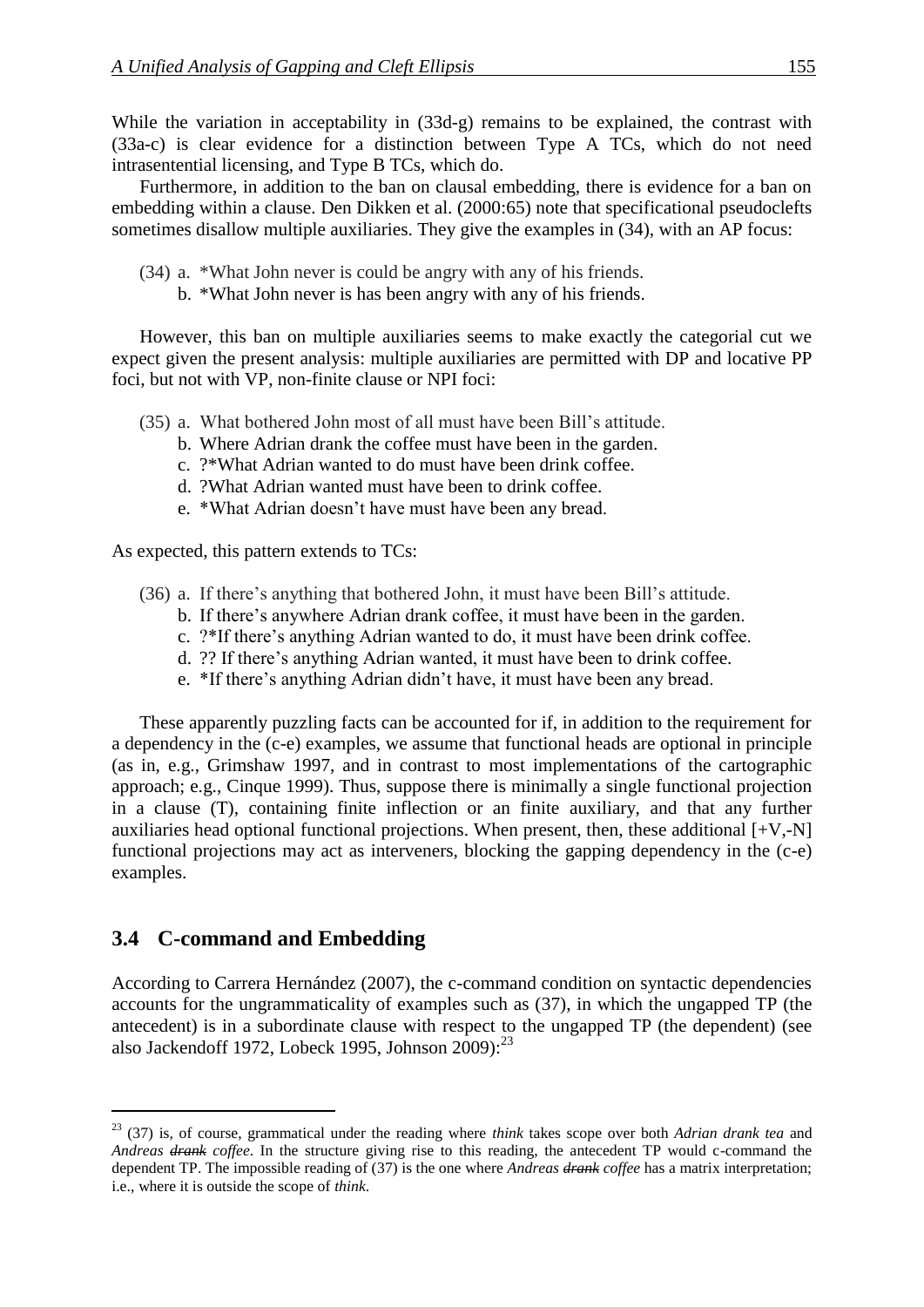<span id="page-15-0"></span> $(37)$ <sup>\*</sup>I think that Adrian drank tea, and Andreas drank coffee.

Since the antecedent TP (*Adrian drank tea*) does not c-command the dependent TP (*Andreas drank coffee*) in [\(37\)](#page-15-0), a syntactic dependency cannot be established between them, and the null T fails to be licensed. The present analysis of TCs thus predicts that Type B TCs, which also involve such a dependency, cannot involve embedding of the antecedent in a parallel fashion to [\(37\)](#page-15-0). Given that, by hypothesis, pseudoclefts such as [\(15\)](#page-6-0) involve headellipsis licensed by a *wh*-CP, and *wh*-CPs can be embedded in *if*-clauses, we can construct examples such as those in [\(38\)](#page-15-1) to test this prediction.

- <span id="page-15-1"></span>(38) a. If Andreas is wondering what Adrian drank, it was the coffee.
	- b. If Andreas is wondering where Adrian drank the coffee, it was in the billiard room.
	- c. If Andreas is wondering what annoyed Adrian, it was that you drank all the coffee.
	- d. ?If Andreas is wondering what Adrian is above all, it's thirsty.
	- e. ??If Andreas is wondering what Adrian wants to do above all, it's drink coffee.
	- f. ??If Andreas is wondering what Adrian wants above all, it's to drink coffee.
	- g. ??If Andreas is wondering what I don't have, it's any bread.

Admittedly, the contrasts are not very clear here, but what is clear is that the examples in [\(38a](#page-15-1)-c) are perfectly acceptable, while there is something slightly odd about the examples in [\(38d](#page-15-1)-g). While this does not correspond to the severe ungrammaticality of [\(37\)](#page-15-0), the contrast does at least go in the direction expected under the present analysis. More investigation is needed to determine why, in general, gapping examples involving a violation of one or more conditions on syntactic dependencies are worse than TC examples involving such a violation.

#### **3.5** Dependence and Precedence

Carrera Hernández (2007) assumes an asymmetric structure for coordination, in which a given conjunct c-commands any conjuncts to its right, but not vice versa (e.g., Munn 1993). Thus, the fact that the ungapped (antecedent) TP must precede the gapped (dependent) TP (e.g., Ross 1970, Jackendoff 1972, Lobeck 1995) follows from the c-command condition discussed in the last subsection, as the ungapped TP does not c-command the gapped TP:<sup>24</sup>

<span id="page-15-2"></span>(39) \*Andreas drank coffee, and Adrian drank tea.

This explanation will not straightforwardly extend to TCs, however. If *if*-clauses may be adjoined to TP, and if both left- and right-adjunction are possible, then there is no predicted link between c-command and precedence. If, on the other hand, *if*-clauses occupy a leftward specifier position, or may only be left-adjoined, clause-final *if*-clauses must be derived by leftward movement of the remainder of the matrix clause around the *if*-clause. In this case, it

<sup>&</sup>lt;sup>24</sup> It is well known that 'backward gapping' of this type does exist in other languages: in particular, in OV languages (e.g., Japanese) and in languages with A-scrambling to pre-VP position (e.g., Russian) (e.g., Ross 1970). It has been argued, however, that these do not involve the same mechanism as gapping, but some other coordination-specific process such as right node raising or across-the-board movement (Maling 1972, Ackema 2010).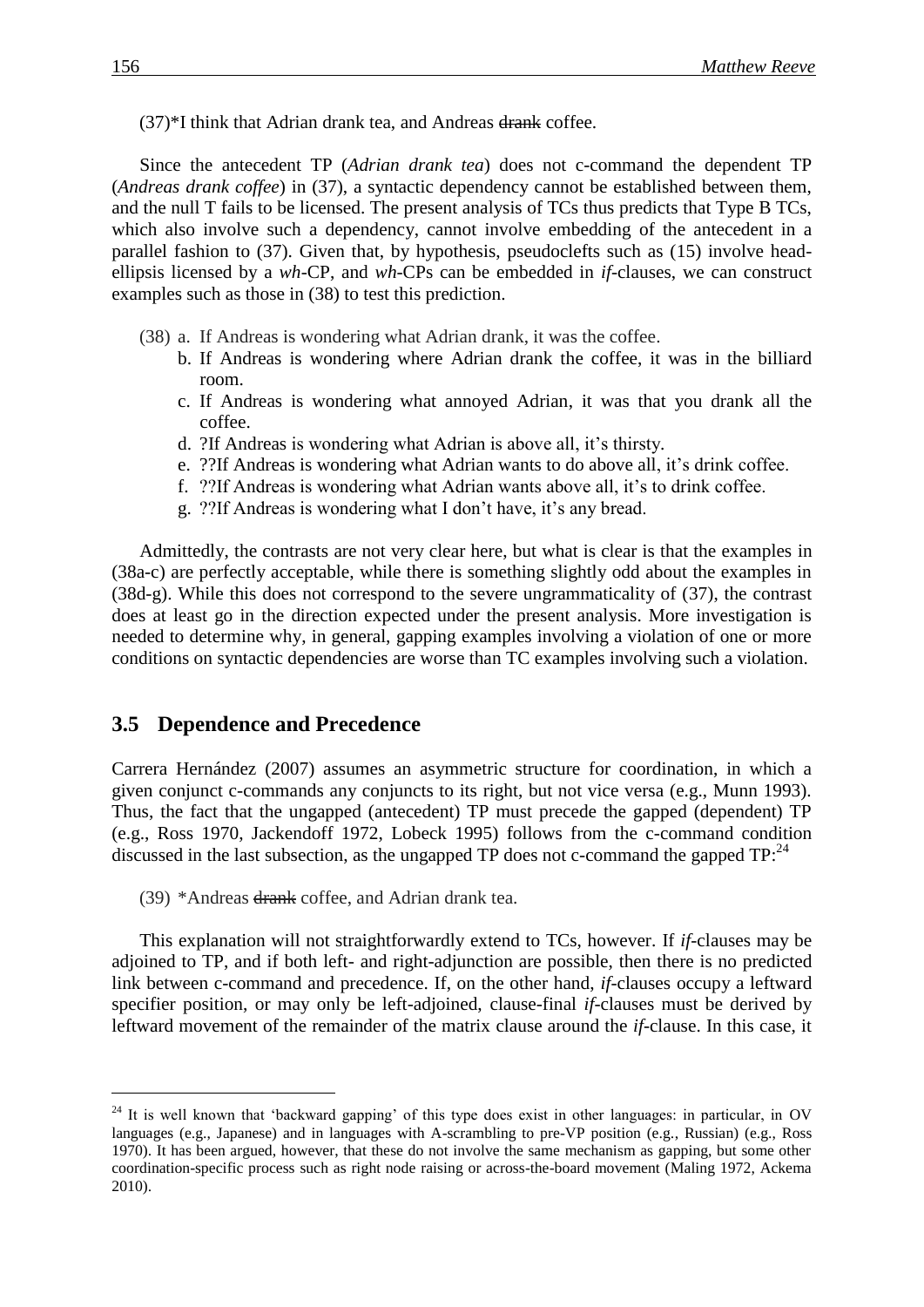is not clear whether we expect a link between c-command and precedence: this depends whether the movement of the matrix clause reconstructs for the ellipsis dependency.

There is an alternative explanation for [\(39\)](#page-15-2), however, which does not require us to resolve this complex set of questions, and which has some generality. Williams (1997) observes that anaphoric dependencies such as that between a pronoun and an R-expression are sensitive to both linear order and embedding. He formulates the generalisation in [\(40\)](#page-16-0), which he calls the General Pattern of Anaphoric Dependence (GPAD):

- <span id="page-16-0"></span>(40) In an anaphoric dependency, the dependent category must either:
	- i. follow its antecedent, or
	- ii. be located in a clause subordinate to the clause containing the antecedent.

The effects of the GPAD can be illustrated by the examples in [\(41\)](#page-16-1) (*italics* indicate coreferential DPs; SMALL CAPITALS indicate main stress):

- <span id="page-16-1"></span>(41) a. Anyone [who has written *his term paper*] can turn *it* in to me now.
	- b. Anyone [who has written *it*] can turn *his term paper* in to me now.
	- c. Anyone can turn *his term paper* in to me now [who has written *it*].
	- d. \*Anyone can turn *it* in to me now [who has written *his TERM PAPER*].

Examples [\(41a](#page-16-1)) and [\(41c](#page-16-1)) conform to GPAD because the antecedent (*his term paper*) precedes the dependent (*it*). Example [\(41b](#page-16-1)) conforms to GPAD because, although the dependent precedes the antecedent, the dependent is in a clause subordinate to that containing the antecedent. On the other hand, in [\(41c](#page-16-1)) the dependent is in a clause superordinate to that containing the antecedent, and so GPAD is violated, preventing the dependency from holding. Williams notes that this pattern extends to VP-ellipsis, as in [\(42\)](#page-16-2):

- <span id="page-16-2"></span>(42) a. Anyone who wants to *see the doctor* can *VP*.
	- b. Anyone who wants to *VP* can *see the doctor*.
	- c. Anyone can *see the doctor* who wants to *VP*.
	- d. \*Anyone can *VP* who wants to *see the DOCTOR*.

Importantly, the GPAD does not prevent coreference, only dependence. Thus, where the value of an anaphoric expression can be recovered from a previous mention of the referent, rather than from a sentence-internal antecedent, then there no sentence-internal dependency is necessary for coreference to hold between the italicised elements. Putting main stress on *term paper* in [\(41d](#page-16-1)) and on *doctor* in [\(42d](#page-16-2)) controls for this possibility, as main stress on these constituents implies that they have not been mentioned in the current discourse context, and that the pronoun or elided VP really is anaphorically dependent on the stressed constituent. If these constituents are destressed, however, as in [\(41d](#page-16-1)) and [\(42d](#page-16-2)), the effects of GPAD are neutralised, as the pronoun or elided VP may be anaphorically dependent on the previous mention of *term paper* or *see the doctor* in the first sentence:

- (43) a. A: Can I turn in my term paper?
	- B: Yes, anyone can turn it in to me now who has WRITTEN his term paper.
	- b. A: Can I see the doctor? B: Yes, anyone can VP who WANTS to see the doctor.

While these examples show that pronominal anaphora and VP-ellipsis do not require sentence-internal antecedents, gapping involves an *obligatory* sentence-internal dependency.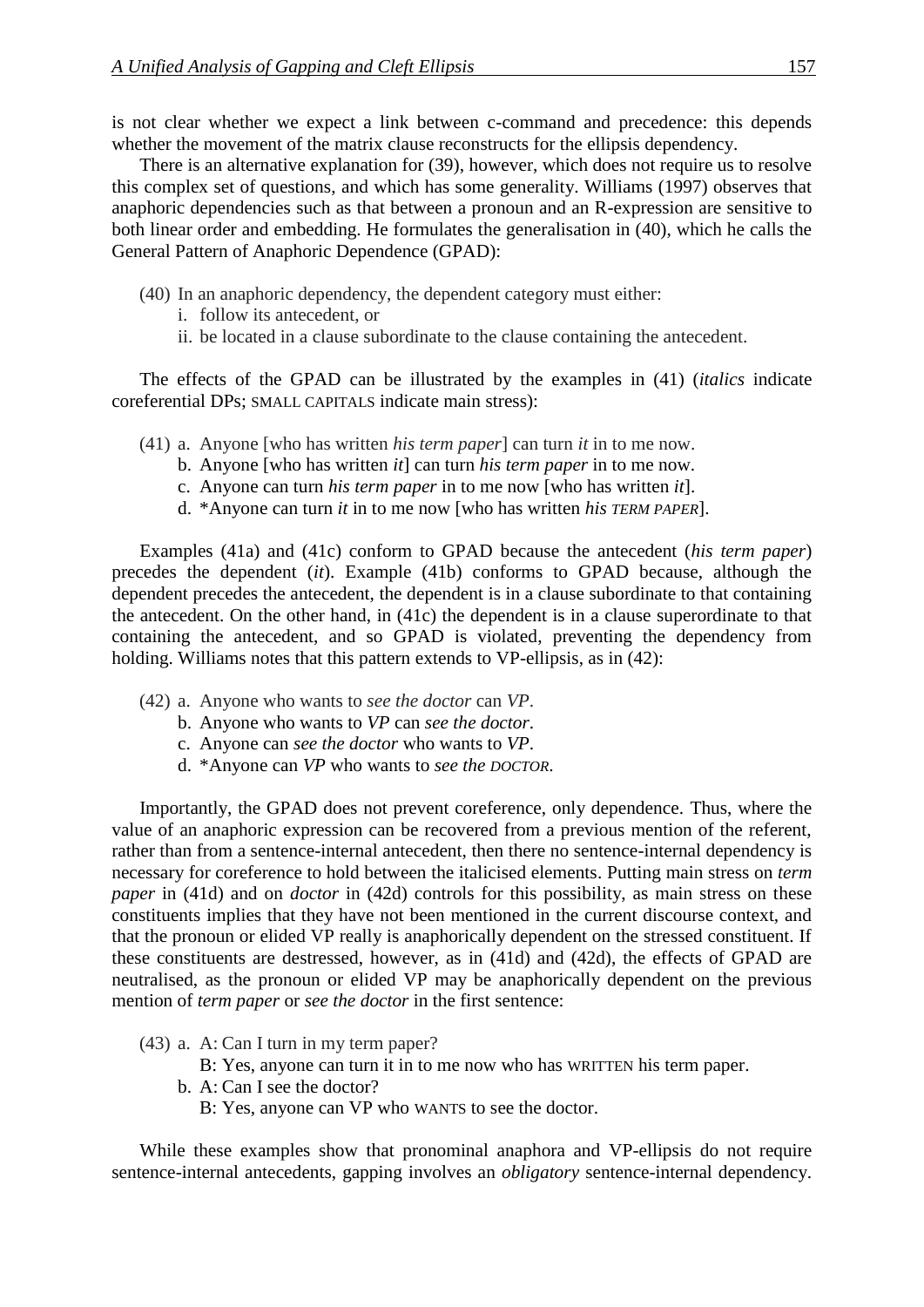Thus, we expect the GPAD to *always* apply to gapping, and thus to Type B TCs as well. Indeed, in [\(39\)](#page-15-2) the anaphoric expression (the gapped TP) does not follow its antecedent (the ungapped TP), nor is it located in a clause subordinate to that containing the antecedent (i.e., there is no CP/TP that dominates the gapped TP that does not also dominate the ungapped TP). Thus, the GPAD is violated and the dependency is ill-formed.

That the GPAD also holds of the dependency hypothesised for Type B TCs can be shown by the examples in [\(44\)](#page-17-0). Not surprisingly, as Type A TCs can occur in isolation, they can also be followed by an *if*-clause, as in [\(44a](#page-17-0)-c). However, for Type B TCs, where a preceding mention of the elided material is not enough it is not possible to license ellipsis with a following *if*-clause, as shown in [\(44d](#page-17-0)-g):

- <span id="page-17-0"></span>(44) a. What did Adrian drink? It was the coffee, if there's anything that Adrian drank.
	- b. Where did Adrian drink coffee? It was in the billiard room, if there's anywhere that Adrian drank coffee.
	- c. What annoyed Adrian? It was that you drank all the coffee, if there's anything that annoyed Adrian.
	- d. What is Adrian above all? ?It's thirsty, if there's anything Adrian is.
	- e. What does Adrian want to do? ??It's drink coffee, if there's anything Adrian wants to do.
	- f. What does Adrian want? \*It's to drink coffee, if there's anything Adrian wants.
	- g. What doesn't Adrian have? \*It's any bread, if there's anything Adrian doesn't have.

If Carrera Hernández's (2007) explanation of the precedence condition on gapping in terms of asymmetric coordination and c-command were correct, then the data in [\(44\)](#page-17-0) would be problematic for the present analysis, unless certain assumptions about the attachment site of *if*-clauses and the reconstruction properties of the gapping dependency could be justified. I have argued in this subsection that the facts in [\(44\)](#page-17-0) fall together not only with [\(39\)](#page-15-2), but with the pronominal anaphora pattern in [\(41\)](#page-16-1) and the VP-ellipsis pattern in [\(42\)](#page-16-2), if it is assumed that GPAD constrains anaphoric dependencies in general.

### **3.6 The Coordination Restriction**

Another apparently idiosyncratic fact about gapping, often taken to be its most significant property, is that it is restricted to coordinate structures with *and* (e.g., Hankamer 1979). Thus, for example, an adverbial clause cannot be either the antecedent or the dependent of a gapping dependency:

- <span id="page-17-1"></span>(45) a. \*Because/if/when Adrian drank tea, Andreas drank coffee.
	- b. \*Adrian drank tea because/if/when Andreas drank coffee.

Unlike the properties of gapping discussed above, the coordination restriction clearly does not hold of TCs: in fact, our paradigm cases of Type B TCs, such as the NPI-TC in [\(46a](#page-18-0)), involve an adverbial *if*-clause. In fact, certain Type B TCs cannot even be licensed in a coordinate structure, as in [\(46b](#page-18-0)); compare the well-formed Type A example in [\(46c](#page-18-0)):  $25$ 

 $25$  For some reason that is not clear to me, TCs with an AP or VP focus in coordinate structures seem much better than [\(46b](#page-18-0)), as in (ia-b):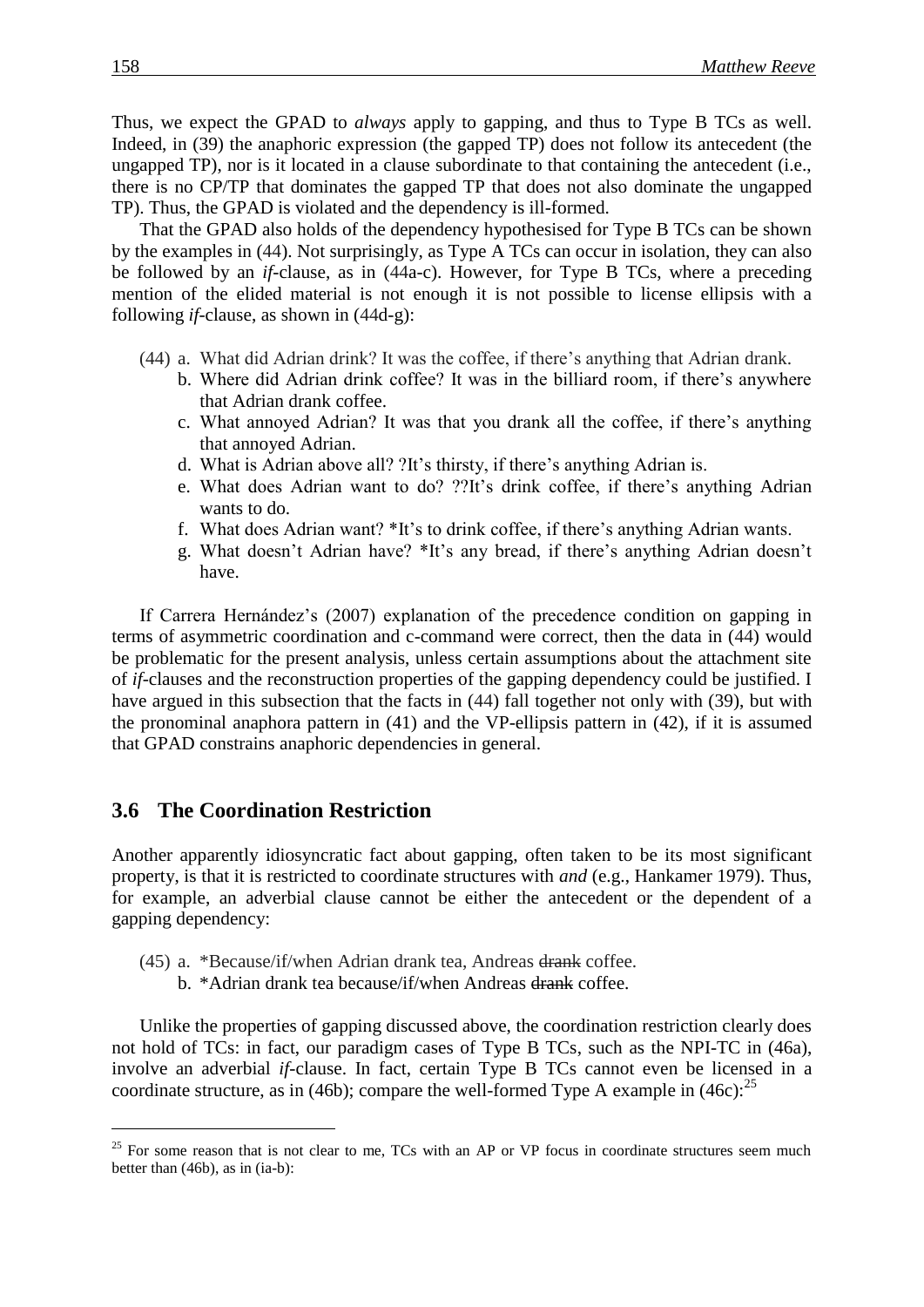- <span id="page-18-0"></span>(46) a. If there's anything I don't have, it's any bread.
	- b. ?\*There's something I don't have, and it's any bread.
	- c. There's something I really don't like, and it's bread.

Carrera Hernández (2007) rules out examples like [\(45b](#page-17-1)), with a clause-final gapped adverbial clause, as a Relativised Minimality violation: the 'subordinator' *because*, for example, blocks the relation between the matrix TP and the TP in the adverbial clause. Although she does not assign a category to *because*, this suggests that she is treating it as a C, and hence as  $[+V,-N]$ . Although she does not explicitly account for the illegitimacy of gapping in [\(45a](#page-17-1)), this would follow from the c-command condition, as the TP of the adverbial clause would not c-command the matrix TP.

I argued in section 3.2 that the dependency between the *if*-clause CP and the cleft clause CP in [\(46a](#page-18-0)) is licensed because the matrix TP and its head (realised by the copula) do not act as interveners. By contrast, in [\(46b](#page-18-0)) the highest TP of the second conjunct should act as an intervener, as the first conjunct TP c-commands it under the definition in [\(30\)](#page-12-1). This correctly accounts for the deviance of [\(46b](#page-18-0)) (though see footnote 25 for some problems). Furthermore, we can account for the unacceptability of [\(45a](#page-17-1)) (with *if*) as follows. The structure of [\(45a](#page-17-1)) is as follows:

<span id="page-18-1"></span>(47)  $\lceil \text{TP} \rceil$  [cp if Adrian drank tea]  $\lceil \text{TP} \rceil$  Andreas  $\lceil \text{TP} \rceil$   $\lceil \text{OPT} \rceil$  (or  $\lceil \text{TP} \rceil$ )

In order for gapping to succeed in [\(47\)](#page-18-1), a dependency must be established between the ifclause CP and the matrix TP. Given the definition of c-command in [\(30\)](#page-12-1), however, this dependency cannot be established, as the CP c-commands neither the double-TP adjunction category (this TP does not exclude CP) nor the lower segment of that structure (only categories are related by c-command).<sup>26</sup>

b. ?There's something I can do really well, and it's drive forklift trucks.

There is still something odd about these examples in comparison with DP examples, though. Furthermore, there is a contrast between (ia-b) and (iia-b); the examples become perfect where the demonstrative *that* is used instead of *it* (in fact, the use of *that* even improves the Type A example in [\(46c](#page-18-0))):

- (ii) a. There's something Adrian certainly is, and that's thirsty.
	- b. There's something I can do really well, and that's drive forklift trucks.

I currently have no explanation for these facts.

- (i) a. ?If Adrian drank tea, Andreas did  $V_0$  coffee.
	- b. \*If there's anyone Adrian insulted, he did  $V_0$  Andreas.

I assume that the relevant restriction here is on recoverability of the antecedent, which I take to be a form of 'egivenness' in Merchant's (2001) sense. In particular, I assume that the recoverability condition on gapping requires mutual entailment between the F-closure of the dependent and the F-closure of the antecedent. This requires the dependent to be of propositional type, like the antecedent *if*-clause; because VP is a predicate, it does not fulfil this requirement and hence cannot undergo head-ellipsis. This assumes, of course, that gapping is different from VP-ellipsis (under Merchant's analysis), where e-givenness may apply to an existentially typeshifted VP. For space reasons, I omit further discussion of this issue here.

<sup>(</sup>i) a. ?There's something Adrian certainly is, and it's thirsty.

<sup>&</sup>lt;sup>26</sup> One might wonder, however, why the TP-adjoined *if*-clause could not license V-ellipsis, giving rise to a pseudogapping-like result. As (ib) shows, we do not generally want to allow pseudogapping to be derived in this fashion: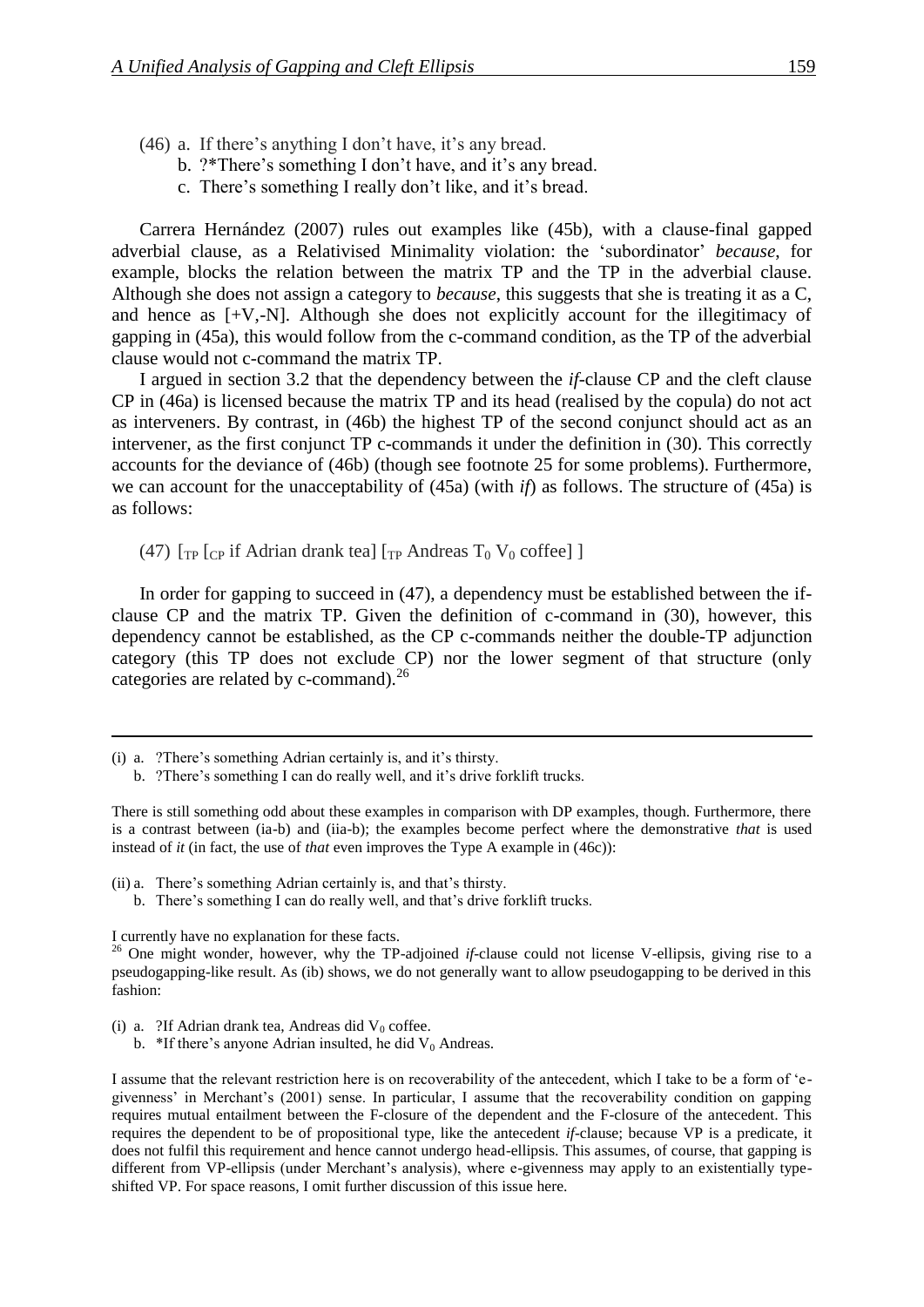Some suggestive evidence that this is the correct approach to [\(45a](#page-17-1)) comes from German, in which matrix clauses are generally assumed to be CPs rather than TPs. The standard approach to verb-second phenomena since den Besten (1983) has been to posit verbmovement into C, with the initial constituent occupying SpecCP. Interestingly, initial *if*clauses in German are followed by a virtually obligatory *dann* 'then', which fills the 'initial slot' (and hence can be taken to be in SpecCP). This in turn suggests that *if*-clauses in German are adjoined to CP rather than TP. In that case, we predict that an initial *if*-clause should be able to license simple matrix gapping in German. This is because the CP-adjoined *if*-clause will c-command the next TP down, with no intervening [+V,-N] blocking the dependency. This is indeed the case, as shown in [\(48a](#page-19-0)) (Dirk Bury, p.c.), which I assume to have the structure in [\(48b](#page-19-0)):

<span id="page-19-0"></span>(48) a. Wenn überhaupt irgendjemand irgendetwas gekauft hat, dann if at.all anyone anything bought has then Dirk hat einen Apfelgekauft. Dirk has an-ACC apple bought 'If anyone bought anything at all, then Dirk \*(bought) an apple.' b.  $\lceil \frac{C_P}{C_P} \rceil$  wenn  $\ldots \rceil$   $\lceil \frac{C_P}{C_P} \rceil$  dann  $\lceil \frac{C}{C_P} \rceil$   $\lceil \frac{C_P}{C_P} \rceil$   $\lceil \frac{C_P}{C_P} \rceil$   $\lceil \frac{C_P}{C_P} \rceil$   $\lceil \frac{C_P}{C_P} \rceil$ 

This concludes the discussion of the properties of syntactic dependencies as they apply to TCs in English. In the following section, I discuss data from Russian which provide further support to the present analysis of TCs.

## **4** Truncated Clefts in Russian

'Mary, Ivan loved.'

### **4.1**xx*Èto***-Clefts**

As we have just seen, the present analysis of TCs makes strong predictions about the crosslinguistic variation that might be expected where we find independently-justified structural differences between languages. For example, the difference between V2 and non-V2 languages has a potential effect on the attachment site of the *if*-clause, which in turn has implications for the licensing of gapping. We might also expect cross-linguistic differences in the structure of full clefts to have an effect on the behaviour of TCs. In this section I will briefly examine Russian, a language which has a cleft-like construction (the '*èto*-cleft') which has much the same function as the English *it*-cleft, but differs from it significantly in its syntactic structure. In particular, unlike *it*-clefts, *èto*-clefts are non-copular sentences with no evidence of clausal embedding. As shown in [\(49a](#page-19-1)), *èto*-clefts consist of the demonstrativelike element *èto*, followed by a focused XP (here, the DP *Mariju* 'Maria'), followed by a clause containing a gap position corresponding to the focused XP. Unlike English *it*-clefts, *èto*-clefts are non-copular constructions, and do not contain an embedded CP, as shown by the ungrammaticality of [\(49c](#page-19-1)-d) respectively.

<span id="page-19-1"></span>(49) a. Èto Mariju<sub>i</sub> Ivan ljubil  $\epsilon$ , ne Ljudmilu. this Mary-ACC Ivan.NOM loved not Ljudmila-ACC 'It was Mary that Ivan loved.' b. Mariju<sub>i</sub> Ivan ljubil  $_{i}$ , ne Ljudmilu. Mary-ACC Ivan.NOM loved not Ljudmila-ACC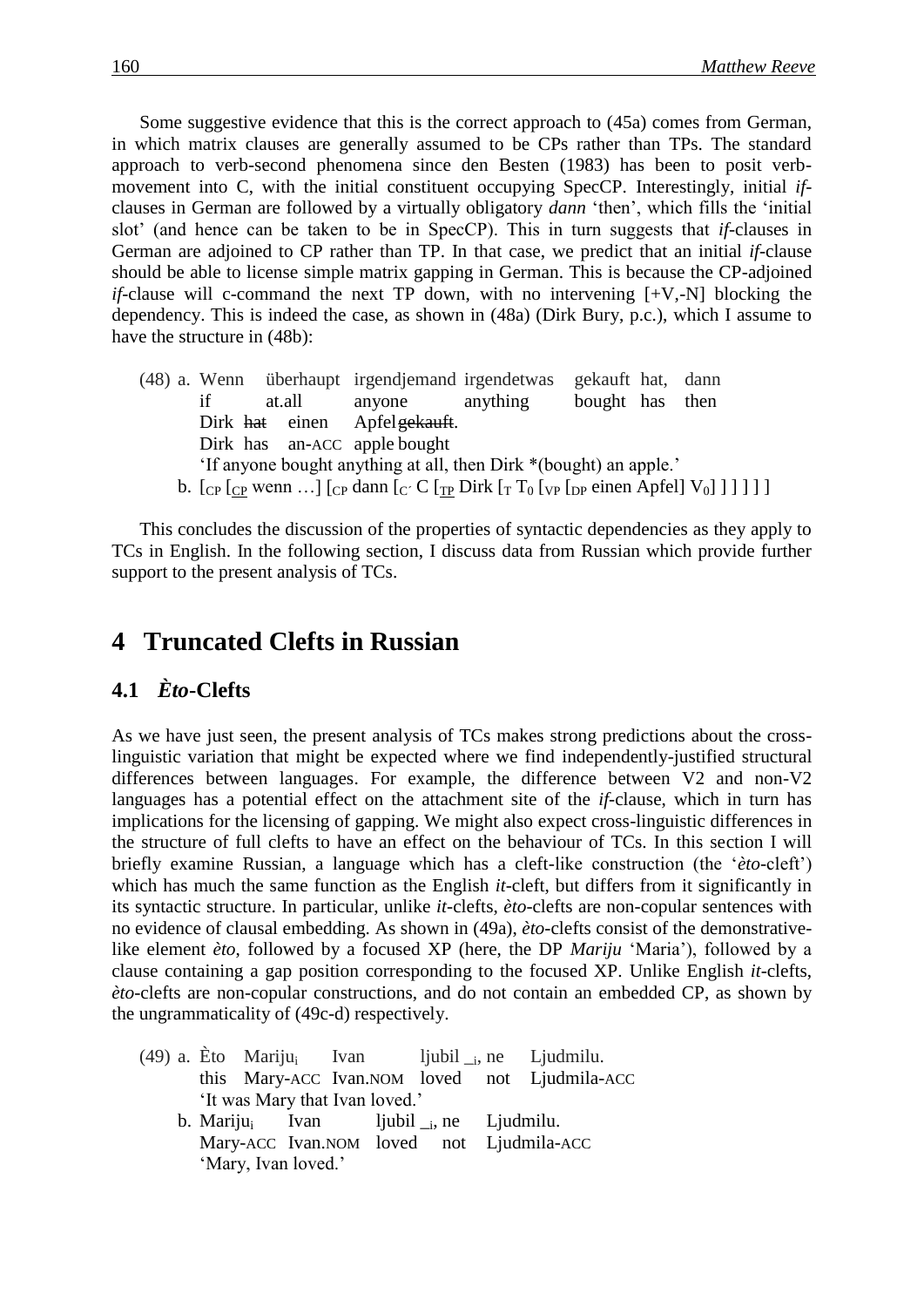|  | c. *Èto byla/bylo                                   | Marija <sub>i</sub> /Mariju <sub>i</sub> | Ivan                           | $1$ jubil $_{-1}$ . |
|--|-----------------------------------------------------|------------------------------------------|--------------------------------|---------------------|
|  | this was.F.SG/N.SG Mary-NOM/Mary-ACC Ivan.NOM loved |                                          |                                |                     |
|  | d. *Èto Marija <sub>i</sub> /Mariju <sub>i</sub> ,  | kogo                                     | Ivan $\qquad$ ljubil $_{-i}$ . |                     |
|  | this Mary-NOM/Mary-ACC who.ACC Ivan.NOM loved       |                                          |                                |                     |

In the literature, the *èto*-cleft is almost always treated as parallel in structure to focusfronting constructions such as [\(49b](#page-19-1)) (e.g., King 1993, Junghanns 1997, Geist & Błaszczak 2000, Markman 2008, Reeve 2012a).<sup>27</sup> There are two main reasons to adopt this type of analysis, aside from the fact that *Mariju* in [\(49a](#page-19-1)) must be focused. First, as in focus-fronting constructions, the focused XP in *èto*-clefts must be interpreted contrastively in the sense of É. Kiss (1998); that is, there must be explicit mention of an alternative in the context, as indicated here by the completion *ne Ljudmilu*. Second, *èto*-clefts pattern with focus-fronting in exhibiting 'case connectivity': the focused XP (here, *Mariju*) must bear the case assigned to the gap position (here, accusative), and cannot be nominative. What this suggests is that [\(49a](#page-19-1)) is obligatorily derived by movement of the clefted XP to a left-peripheral position in the clause. For example, in Reeve (2012a,b) I analyse *èto*-clefts roughly as in [\(50\)](#page-20-0):

<span id="page-20-0"></span>(50)  $\left[\frac{E_{\text{GP}}}{E_{\text{GP}}}$  èto  $\left[\frac{E_{\text{GT}}}{E_{\text{GP}}}$   $\frac{E_{\text{GT}}}{E_{\text{TP}}}$   $\frac{E_{\text{GT}}}{E_{\text{TP}}}$   $\frac{E_{\text{TP}}}{E_{\text{TP}}}$   $\frac{E_{\text{TP}}}{E_{\text{TP}}}$   $\frac{E_{\text{TP}}}{E_{\text{TP}}}$   $\frac{E_{\text{TP}}}{E_{\text{TP}}}$   $\frac{E_{\text{TP}}}{E_{\text{TP}}}$   $\frac{E_{\text{TP}}}{E_{\text{TP}}}$ 

Here, *èto* occupies a 'higher' subject position in the clause, which I analyse as the specifier of a head, Eq, encoding semantic identity.<sup>28</sup> The TP complement of Eq is a standard finite clause, except that the object *Mariju* has undergone focus-movement, adjoining to TP.

### **4.2 Two Types of 'Truncated Cleft' in Russian**

Interestingly, Declerck & Seki's (1990) 'premodified reduced *it*-clefts' (i.e., TCs with a preceding *if*-clause) have two possible translations in Russian, illustrated in [\(51\)](#page-20-1):

<span id="page-20-1"></span>(51) a. Esli Ivan i ljubil kogo-to, to èto byla Marija /\*Mariju. if Ivan.NOM and loved anyone then this was.F.SG Mary-NOM /Mary-ACC b. Esli Ivan i ljubil kogo-to, to èto (\*byla) Mariju/\*Marija. if Ivan.NOM and loved anyone then this was Mary-ACC/Mary-NOM Both: 'If there's anyone that Ivan loved, it was Mary.'

I will refer to [\(51a](#page-20-1)) as a 'Type 1' TC and to [\(51b](#page-20-1)) as a 'Type 2' TC. The differences between these two types of TC have to do with (i) the presence/absence of an overt copula agreeing with the post-copular constituent, and (ii) the case-marking on the 'clefted' DP. In [\(51a](#page-20-1)), an overt copula is obligatory (at least, if the clause is to be interpreted as past tense), and the post-copular DP is obligatorily nominative. Thus, [\(51a](#page-20-1)) has the relevant properties of a standard specificational copular sentence such as [\(52\)](#page-20-2):

<span id="page-20-2"></span>(52) Pričinoj avarii \*byla/byli neispravnye tormoza. reason-INSTR.F.SG accident-GEN was.F.SG/ PL broken.NOM.PL brakes.NOM.PL 'The reason for the accident was broken brakes.'

<sup>27</sup> Gundel (1977) is an exception, but she is more concerned with the referential status of *èto* than with the properties of the cleft clause in relation to the clefted XP.

 $8$  I treat Eq as a focus-sensitive operator which associates with the moved focus, deriving a specificational (or equative) interpretation.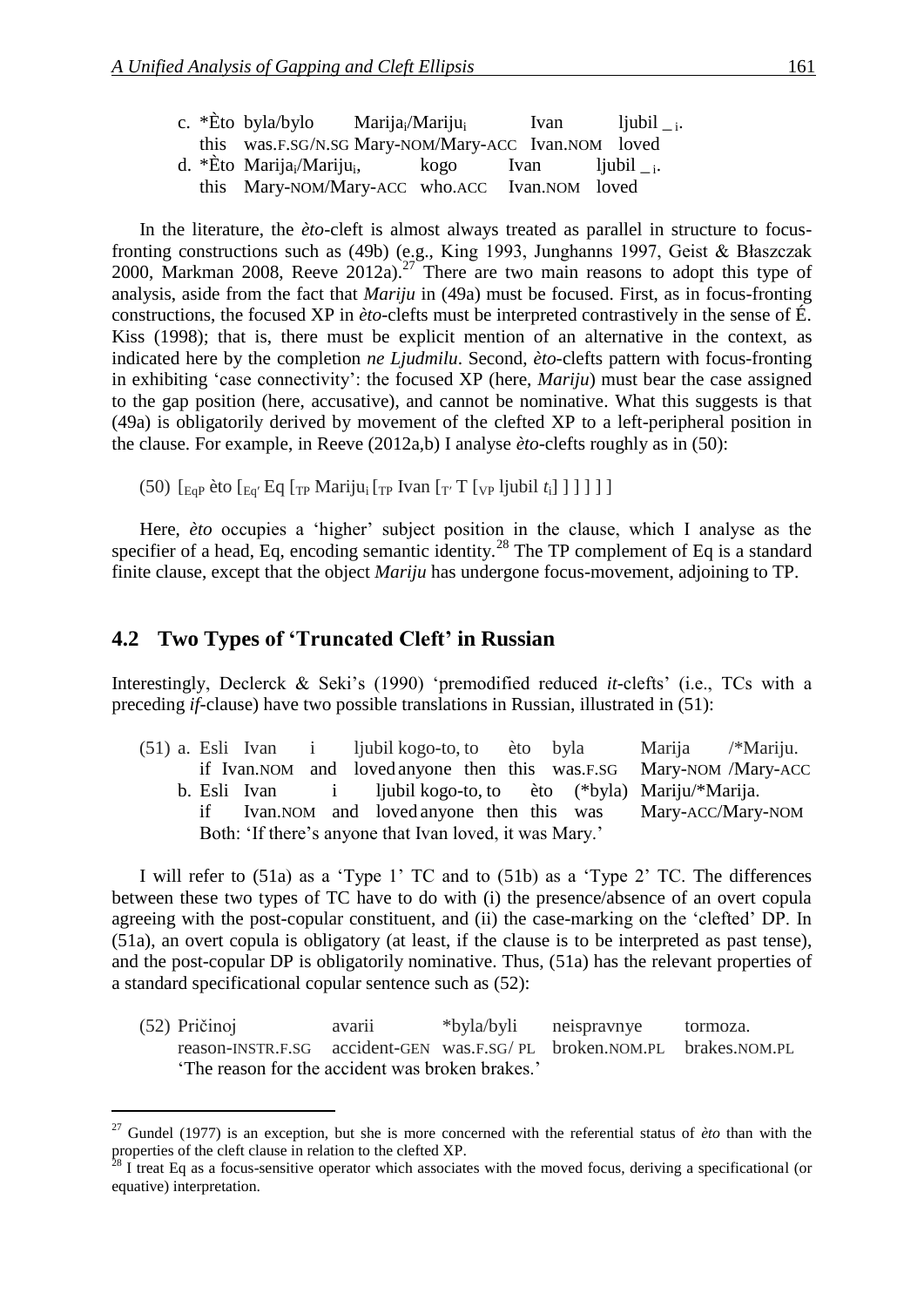Crucially, Type 1 TCs such as [\(51a](#page-20-1)) cannot have been derived by ellipsis, as there is no full cleft with the relevant properties (cf. [\(49b](#page-19-1))). On the other hand, [\(51b](#page-20-1)) has the relevant properties of the *èto*-cleft in [\(49a](#page-19-1)): namely, obligatory case connectivity and no overt copula. An ellipsis derivation of [\(51b](#page-20-1)) is therefore plausible. Furthermore, if case connectivity is a reliable diagnostic for underlying structure, as is standardly assumed in work on ellipsis (e.g., Merchant 2001, 2004), [\(51b](#page-20-1)) in fact *must* be derived by ellipsis.

Given the structure in [\(50\)](#page-20-0), it does not seem that this ellipsis operation could be phrasal ellipsis. In this case, ellipsis would have to target the lower TP segment of an adjunction structure; given the standard assumption that phrasal ellipsis is only licensed in a headcomplement relation, it is not clear what the formal licenser of this ellipsis operation could be. The alternative I would like to suggest is that Type 2 TCs are parallel to gapping and English Type B TCs: that is, they are derived from a structure like [\(50\)](#page-20-0) via successive headellipsis. Thus, for example, [\(51b](#page-20-1)) would have the structure in [\(53\)](#page-21-0):

<span id="page-21-0"></span>(53)  $\left[ E_{\text{GP}} \left[ \text{CP} \text{esli} \dots \right] \left[ E_{\text{QP}} \text{èto} \left[ E_{\text{q}}' \text{Eq} \left[ \text{TP0} \text{ Mariju}_{i} \left[ \text{TP0} \text{DP}_0 \left[ \text{TP0} \text{Y}_0 \left( \text{Y}_0 \right) \right] \right] \right] \right] \right] \right]$ 

In [\(53\)](#page-21-0), the null-headed TP enters into a syntactic dependency with the locally ccommanding *esli*-CP (both being [+V,-N]). The null T then licenses dependent ellipsis of its specifier (the subject) and its complement (VP). This analysis would capture one key difference between Type 1 and 2 TCs: that Type 2 TCs require a preceding *if*-clause, while Type 1 TCs do not. It also captures the fact that Type 2, but not Type 1, TCs may appear in coordination structures. While Type 2 TCs are freer than expected with respect to locality, this could be related to the fact that Russian allows embedded fragment answers, together with the possibility that there is more than one type of *èto* in Russian.

### **4.3** Restrictions on Type 2 (but not Type 1) TCs

In this section I illustrate the contrasting properties of Type 1 and Type 2 TCs with respect to obligatoriness, precedence, and coordination, and briefly discuss a potential problem that arises with respect to locality.<sup>29</sup>

#### 4.4.1 Obligatoriness

First, Type 1 TCs may appear as isolated sentences, while Type 2 TCs may not:

<span id="page-21-1"></span>

| (54) Q: Maria | ljubila Borisa, ne                 | tak li? |            |
|---------------|------------------------------------|---------|------------|
|               | Maria. NOM loved Boris. ACC not so |         | <b>PRT</b> |
|               | 'Maria loved Boris, didn't she?'   |         |            |

<sup>&</sup>lt;sup>29</sup> Although the unacceptability of (ib) might seem to show that Type 2 TCs are subject to the c-command requirement, in this case the Type 1 TC in (ia) is also unacceptable, so we cannot conclude anything about ccommand from these examples:

<sup>(</sup>i) a. \*Esli Ivan i zadaetsja o tom, čto Maša pila, to èto byla vodka. if Ivan and wonders about that what Masha drank then this was vodka-nom b. \*Esli Ivan i zadaetsja o tom, čto Maša pila, èto vodku.

if Ivan and wonders about that what Masha drank this vodka-acc 'If Ivan wonders what Masha drank, it was vodka.'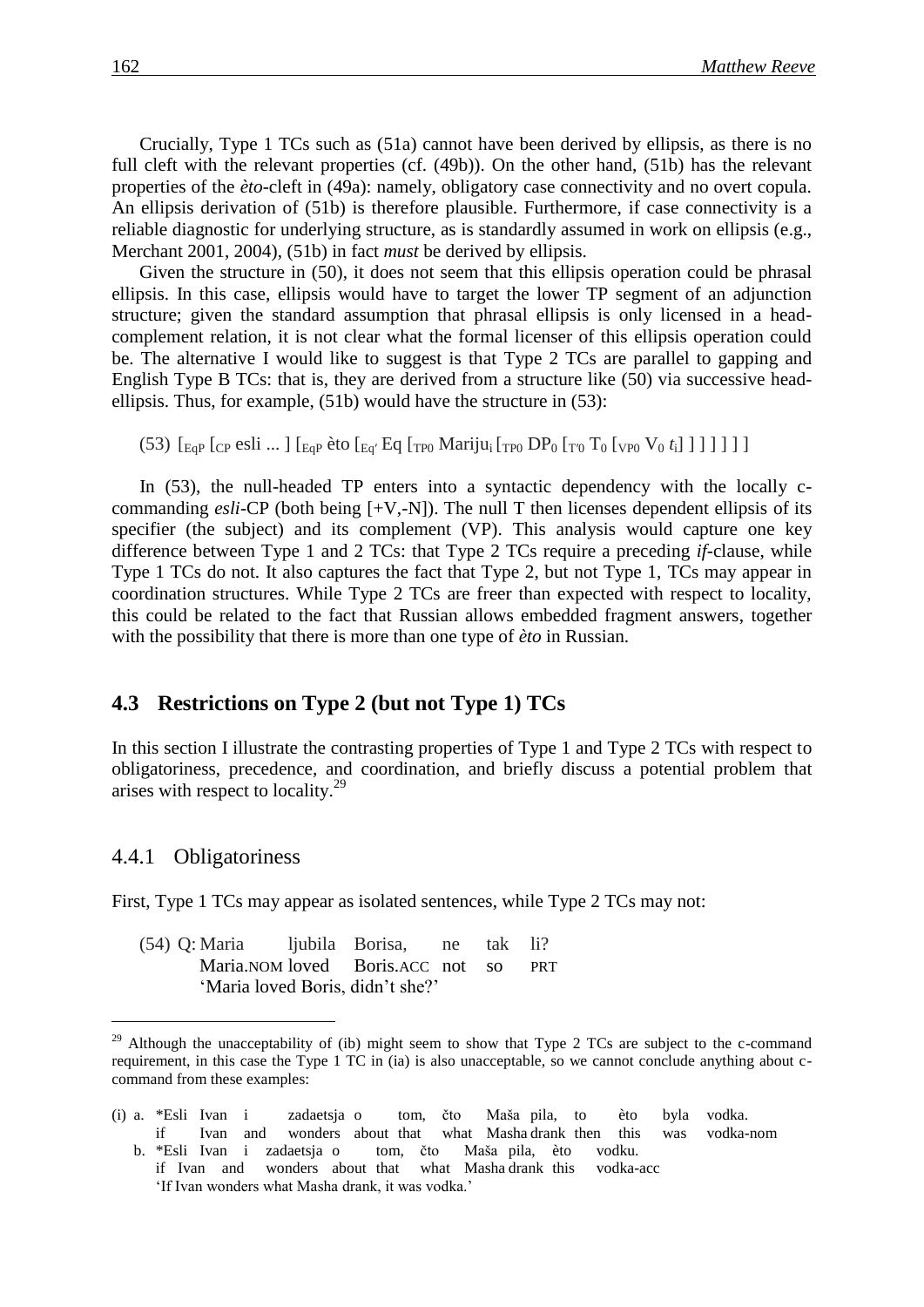a. Net, èto byl Ivan. no this was Ivan b. #Net, èto Ivana. no this Ivan-ACC 'It was Ivan.'

This follows if the ellipsis in [\(54b](#page-21-1)) needs a sentence-internal antecedent, while [\(54a](#page-21-1)) is not derived by ellipsis and hence does not need a sentence-internal antecedent.

### 4.4.2 Precedence

Unsurprisingly, given the acceptability of [\(54a](#page-21-1)), Type 1 TCs may be post-modified by an *if*clause; however, Type 2 TCs may not be licensed by a following *if*-clause:

<span id="page-22-0"></span>

|                                       |  |  |  |  |  |                                              |  |  |  |  | (55) a. Eto byl Ivan, esli Maria i ljubila kogo-to. |
|---------------------------------------|--|--|--|--|--|----------------------------------------------|--|--|--|--|-----------------------------------------------------|
|                                       |  |  |  |  |  |                                              |  |  |  |  | this was Ivan. NOM if Maria. NOM and loved who-ACC  |
|                                       |  |  |  |  |  | b. *Èto Ivana, esli Maria i ljubila kogo-to. |  |  |  |  |                                                     |
|                                       |  |  |  |  |  | this Ivan-ACC if Maria.NOM and loved who-ACC |  |  |  |  |                                                     |
| 'It was Ivan, if Maria loved anyone.' |  |  |  |  |  |                                              |  |  |  |  |                                                     |

Because head-ellipsis involves an obligatory dependency, the GPAD applies to this dependency, as discussed in 3.4. Since the intended antecedent in [\(55b](#page-22-0)), the *if*-clause, follows the dependent, the TC, the dependency is ill-formed according to the GPAD, as the dependent does not occur in a subordinate clause with respect to the antecedent.

### 4.4.3 Coordination

While Type 2 TCs can be licensed by an adjoined *if*-clause, they may not be licensed in a coordinate structure:

<span id="page-22-1"></span>

|                                        |                                        |  |  | (56) a. Maria ljubila kogo-to, i èto byl Ivan. |  |  |  |  |  |  |  |
|----------------------------------------|----------------------------------------|--|--|------------------------------------------------|--|--|--|--|--|--|--|
|                                        |                                        |  |  | Maria loved someone and this was Ivan.NOM      |  |  |  |  |  |  |  |
|                                        | 'Maria loved someone, and it was Ivan. |  |  |                                                |  |  |  |  |  |  |  |
|                                        |                                        |  |  | b. *Maria ljubila kogo-to, i èto Ivana.        |  |  |  |  |  |  |  |
|                                        |                                        |  |  | Maria loved someone and this Ivan-ACC          |  |  |  |  |  |  |  |
| 'Maria loved someone, and it was Ivan. |                                        |  |  |                                                |  |  |  |  |  |  |  |
|                                        |                                        |  |  |                                                |  |  |  |  |  |  |  |

As expected, then, example [\(56b](#page-22-1)) thus patterns with English [\(46b](#page-18-0)), while [\(56a](#page-22-1)) patterns with English [\(46c](#page-18-0)). Because [\(56a](#page-22-1)) does not involve ellipsis, there is no dependency between the conjuncts. In [\(56b](#page-22-1)), which must involve ellipsis, a dependency is necessary, but in this case the projection hosting *èto* (which I labelled EqP in [\(50\)](#page-20-0)) will block this dependency.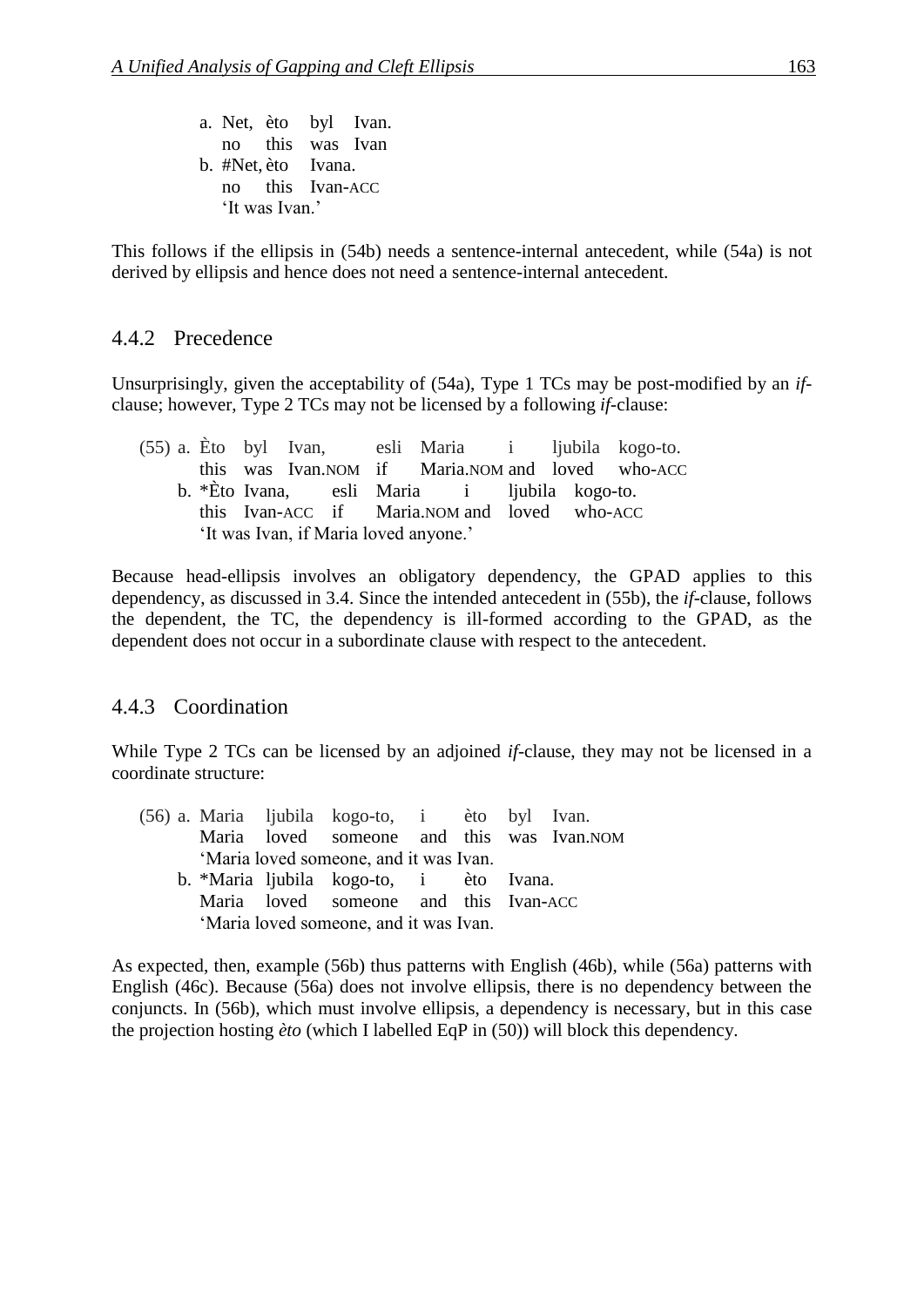### 4.4.4 Locality: A Problem?

An apparent problem for the present analysis is that there seems to be only a slight contrast in the acceptability of  $(57a,b)$  $(57a,b)$ , in which a TC is embedded with respect to the *esli*-clause:<sup>30</sup>

<span id="page-23-0"></span>(57) a. Esli Maria i ljubila kogo-to, if Maria.NOM and loved who-ACC to ja dumaju, čto èto byl Ivan. then I think that this was Ivan.NOM b. ?Esli Maria i ljubila kogo-to, if Maria.NOM and loved who-ACC to ja dumaju, čto èto Ivana. then I think that this Ivan-ACC 'If Maria loved anyone, then I think that it was Ivan.'

Given the present analysis, [\(57b](#page-23-0)) might be expected to be much worse than it is, as there is at least one [+V,-N] node that is more local to the *if*-clause in the sense discussed in 3.2, and hence the dependency licensing ellipsis should be blocked. One possible explanation for the acceptability of [\(57b](#page-23-0)) is that it has a grammatical alternative derivation in terms of embedded fragment answers, which are permitted in Russian, unlike in English. This option is illustrated in [\(58a](#page-23-1)). As [\(58b](#page-23-1)) shows, Type 2 TCs are marginally permitted in this environment, even though there is no preceding *esli*-clause at all:

<span id="page-23-1"></span>

|  |  | (58) Q: Maria ljubila Borisa, ne tak li? |  |  |
|--|--|------------------------------------------|--|--|
|  |  | Maria.NOM loved Boris.ACC not so.PRT     |  |  |
|  |  | 'Maria loved Boris, didn't she?'         |  |  |
|  |  | a. Net, ja dumaju čto Ivana.             |  |  |
|  |  | No I think that Ivan-ACC                 |  |  |
|  |  | b. ?Net, ja dumaju čto èto Ivana.        |  |  |
|  |  | no I think that this Ivan-ACC            |  |  |
|  |  | 'No, I think that *(it was) Ivan.'       |  |  |
|  |  |                                          |  |  |

As for the presence of *èto* in [\(57b](#page-23-0)) and [\(58b](#page-23-1)), it may be that this is a different type of *èto* from the one found in *èto*-clefts. Junghanns (1997) argues that in some cases, *èto* simply functions as an 'emphatic particle' that attaches to *wh*-words, as shown by the fact that *wh*+*èto* may appear sentence-medially and that *èto* may appear internal to a *wh*-phrase (examples from Junghanns 1997:186):

<span id="page-23-2"></span>

|                                                       | (59) a. Graždanin! Vy čto že èto volnuete inturista? |  |      |  |  |  |  |                                                                |                                                                           |   |  |  |
|-------------------------------------------------------|------------------------------------------------------|--|------|--|--|--|--|----------------------------------------------------------------|---------------------------------------------------------------------------|---|--|--|
|                                                       |                                                      |  |      |  |  |  |  | citizen you what PRT this pester foreign.tourist               |                                                                           |   |  |  |
| 'Citizen! Why are you pestering the foreign tourist?' |                                                      |  |      |  |  |  |  |                                                                |                                                                           |   |  |  |
|                                                       |                                                      |  |      |  |  |  |  | b. Nekotoroe vremja on soobražal, [kakim èto obrazom] on popal |                                                                           | V |  |  |
|                                                       |                                                      |  |      |  |  |  |  |                                                                | some time he thought which this way he ended up in                        |   |  |  |
|                                                       | neizvestnuju komnatu                                 |  |      |  |  |  |  |                                                                |                                                                           |   |  |  |
|                                                       | strange                                              |  | room |  |  |  |  |                                                                |                                                                           |   |  |  |
|                                                       |                                                      |  |      |  |  |  |  |                                                                | For some time he wondered how the hell he ended up in this strange room.' |   |  |  |

 $30$  I have received differing opinions on the status of [\(57b](#page-23-0)), but according to Elena Titov (p.c.), while this example is better than non-embedded examples such as [\(54b](#page-21-1)), it is "still not fully grammatical."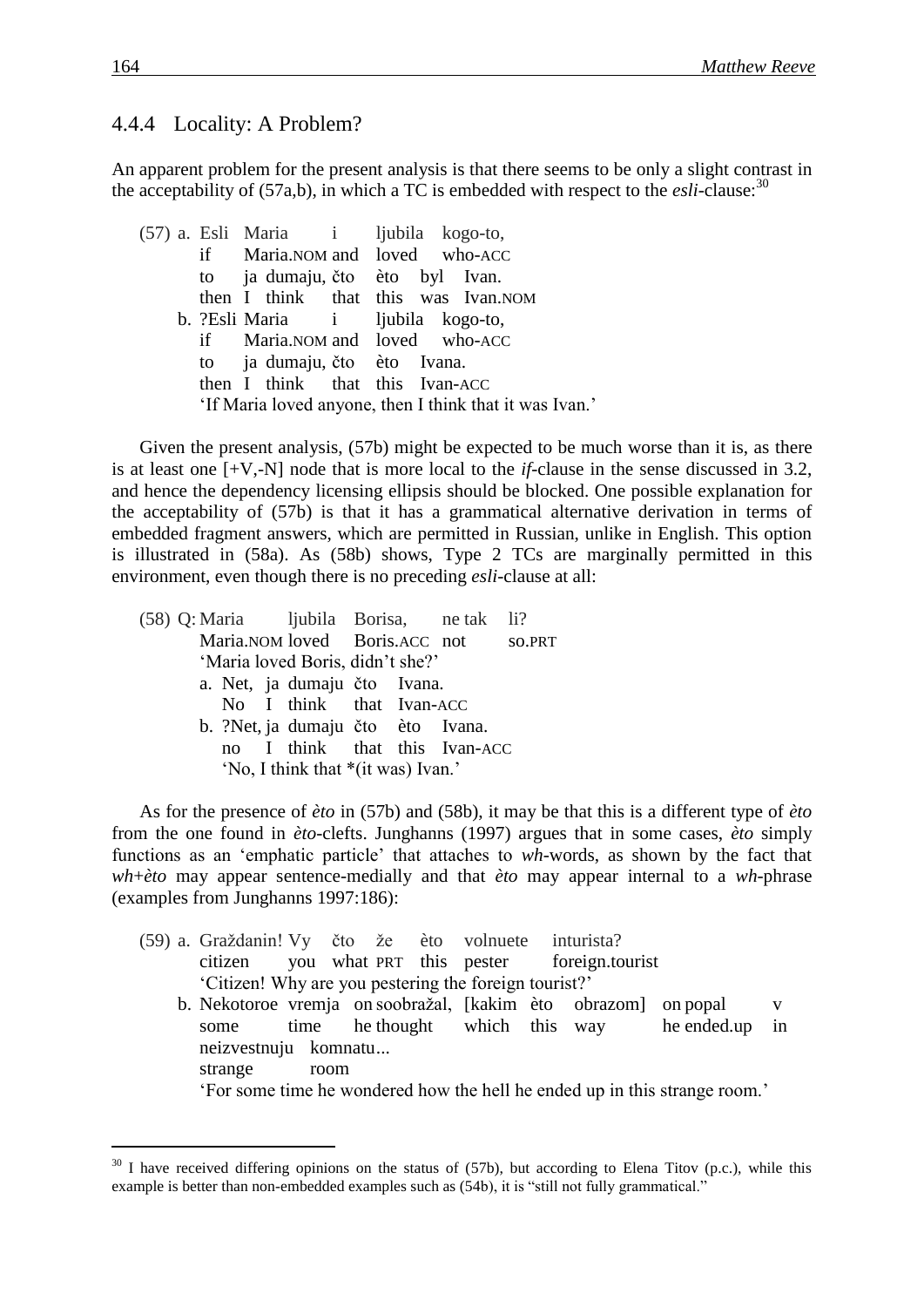In fact, *èto* may also appear in elliptical questions such as the following, given appropriate context:

<span id="page-24-0"></span>(60) a. Èto menja? / Menja èto? this me.ACC / me.ACC this 'Is it me?' b. Menja li (èto)? me.ACC QPRT this 'Is it me?' c. Kogo èto? who.ACC this 'Who(m) is it?'

One way of capturing these examples without sacrificing the explanation of [\(54b](#page-21-1)) is by requiring emphatic particle *èto* to attach either to the right of a *wh*-word or to the right of C. In [\(57b](#page-23-0)), [\(58b](#page-23-1)) and [\(60c](#page-24-0)), *èto* may attach to the right of the overt complementiser *čto*. In [\(59\)](#page-23-2) *èto* attaches to the right of a *wh*-word/phrase. Finally, the examples in [\(60a](#page-24-0)-b) are questions, which under standard assumptions require a  $[+Q]$  C to be present. This  $[+Q]$  C is overtly present in in the form of *li* in [\(60b](#page-24-0)), and *èto* may attach to the right of this  $C<sup>31</sup>$ . On this analysis, then, the examples in [\(57b](#page-23-0)), [\(58b](#page-23-1)) and [\(59\)](#page-23-2)-[\(60\)](#page-24-0) involve fragment answers rather than TCs, and the conditions on syntactic dependencies are not expected to apply. In matrix declaratives such as [\(54b](#page-21-1)), on the other hand, I assume that C is either absent or inactive, and hence emphatic *èto* is impossible here. The alternative analysis of [\(54b](#page-21-1)) as a TC is ruled out because a gapping dependency cannot be established.

### 4.4.5 Summary

In this section, I have shown that the two types of TCs in Russian contrast in the expected way with respect to at least three properties: obligatoriness, precedence and coordination. Type 2 TCs, which must be derived by ellipsis, given the presence of obligatory case connectivity, are subject to gapping-like restrictions. On the other hand, Type 1 TCs, which cannot have been derived by ellipsis, given the ungrammaticality of an overt cleft clause, are not restricted in the relevant ways. As for locality, while embedded TCs appear to be possible in Russian, these are possibly not TCs at all, but embedded fragment answers featuring the emphatic particle version of *èto*.

### **5** Conclusion

I have argued that truncated clefts are sometimes derived via ellipsis, and that such TCs involve the same ellipsis mechanism as gapping. Given that TCs do not require coordinate structures, a unified analysis of TCs and gapping cannot be based on coordination, which rules out many of the analyses in the literature (e.g., Williams 1997, Lin 2002, Johnson 2009). I have argued instead, following Carrera Hernández (2007), that gapping and cleft

<sup>&</sup>lt;sup>31</sup> As  $[+O]$  C is non-overt in [\(60a](#page-24-0)), this of course means that emphatic *èto* cannot be analysed as a kind of clitic here. Presumably it cannot be enough for emphatic *èto* to cliticise to the focus *menja*, as otherwise [\(54b](#page-21-1)) should also be possible.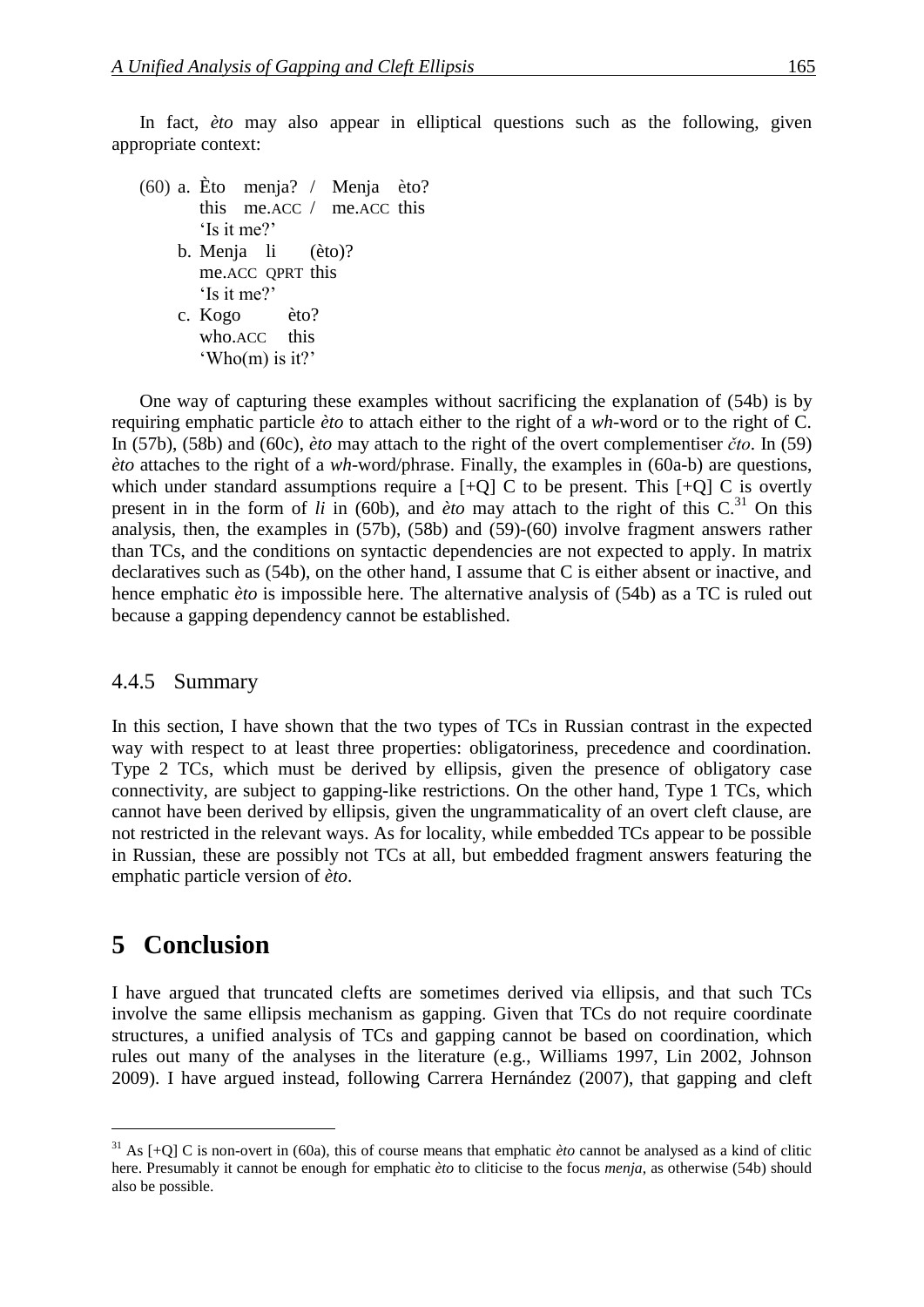truncation involve head-ellipsis (plus optional dependent ellipsis) licensed by a syntactic dependency with a fully-specified antecedent clause. As with other syntactic dependencies, the gapping/truncation dependency is subject to obligatoriness, c-command, locality and the GPAD. I have shown that, given independently-motivated structures for full clefts in English and Russian, this analysis predicts that certain TCs (English Type B, Russian Type 2) are illformed in the absence of a local, c-commanding CP.

## **References**

- Abels, K. 2012. The Italian left periphery: a view from locality. *Linguistic Inquiry* 43:229– 254.
- Ackema, P. 2010. Gapping is always forward. In *Structure preserved: Studies in syntax for Jan Koster*, ed. C. J.-W. Zwart & M. de Vries, 13–19. Amsterdam: John Benjamins.

Ackema, P. & K. Szendrői. 2002. Determiner sharing as an instance of dependent ellipsis. *Journal of Comparative Germanic Linguistics* 5:3–34.

- Adger, D. 2013. *A syntax of substance*. Cambridge, MA: MIT Press.
- Aoun, J. & Y.-H. A. Li. 2003. *Essays on the representational and derivational nature of grammar: The diversity of wh-constructions*. Cambridge, MA: MIT Press.
- Besten, H. den. 1983. On the interaction of root transformations and lexical deletive rules. In *On the formal syntax of the Westgermania*, ed. W. Abraham, 47–131. Amsterdam: John Benjamins.
- Brody, M. 1995. *Lexico-Logical Form: A radically minimalist theory*. Cambridge, MA: MIT Press.
- Brody, M. 2000. Mirror theory: Syntactic representation in perfect syntax. *Linguistic Inquiry*  31:29–56.
- Büring, D. 1998. Identity, modality, and the candidate behind the wall. In *Proceedings of SALT VIII*, ed. D. Strolovitch & A. Lawson, 36–54. Ithaca, NY: Cornell University.
- Bury, D. 2003. *Phrase structure and derived heads*. PhD dissertation, UCL.
- Cable, S. 2004. Restructuring in English. Unpublished manuscript, MIT.
- Carlson, G. N. 1977. Amount relatives. *Language* 58:520–542.
- Carrera Hernández, A. 2007. Gapping as a syntactic dependency. *Lingua* 117:2106–2133.
- Cecchetto, C. 2000. Connectivity and anti-connectivity in pseudoclefts. In *Proceedings of NELS* 30:137–151.
- Chao, W. 1988. *On ellipsis*. New York: Garland.
- Chomsky, N. 1964. *Current issues in linguistic theory*. The Hague: Mouton.
- Chomsky, N. 1995. *The Minimalist Program*. Cambridge, MA: MIT Press.
- Chomsky, N. 2001. Derivation by phase. In *Ken Hale: A life in language*, ed. M. Kenstowicz, 1–52. Cambridge, MA: MIT Press.
- Cinque, G. 1999. *Adverbs and functional heads*. Oxford: Oxford University Press.
- Coppock, E. 2001. Gapping: In defense of deletion. In *Proceedings of the Chicago Linguistic Society* 37:133–148.
- Declerck, R. 1983. 'It is Mr. Y' or 'He is Mr. Y'? *Lingua* 59:209–246.
- Declerck, R. & S. Seki. 1990. Premodified reduced *it*-clefts. *Lingua* 82:15–51.
- Dikken, M. den, A. Meinunger & C. Wilder. 2000. Pseudoclefts and ellipsis. *Studia Linguistica* 54:41–89.
- É. Kiss, K. 1998. Identificational focus vs. information focus. *Language* 74:245–273.
- Geist, L. & J. Błaszczak. 2000. Kopulasätze mit dem pronominalen Elementen *to*/*èto* im Polnischen und Russischen. *ZAS Papers in Linguistics* 16:115–139.
- Grimshaw, J. 1997. Projection, heads, and optimality. *Linguistic Inquiry* 28:373–422.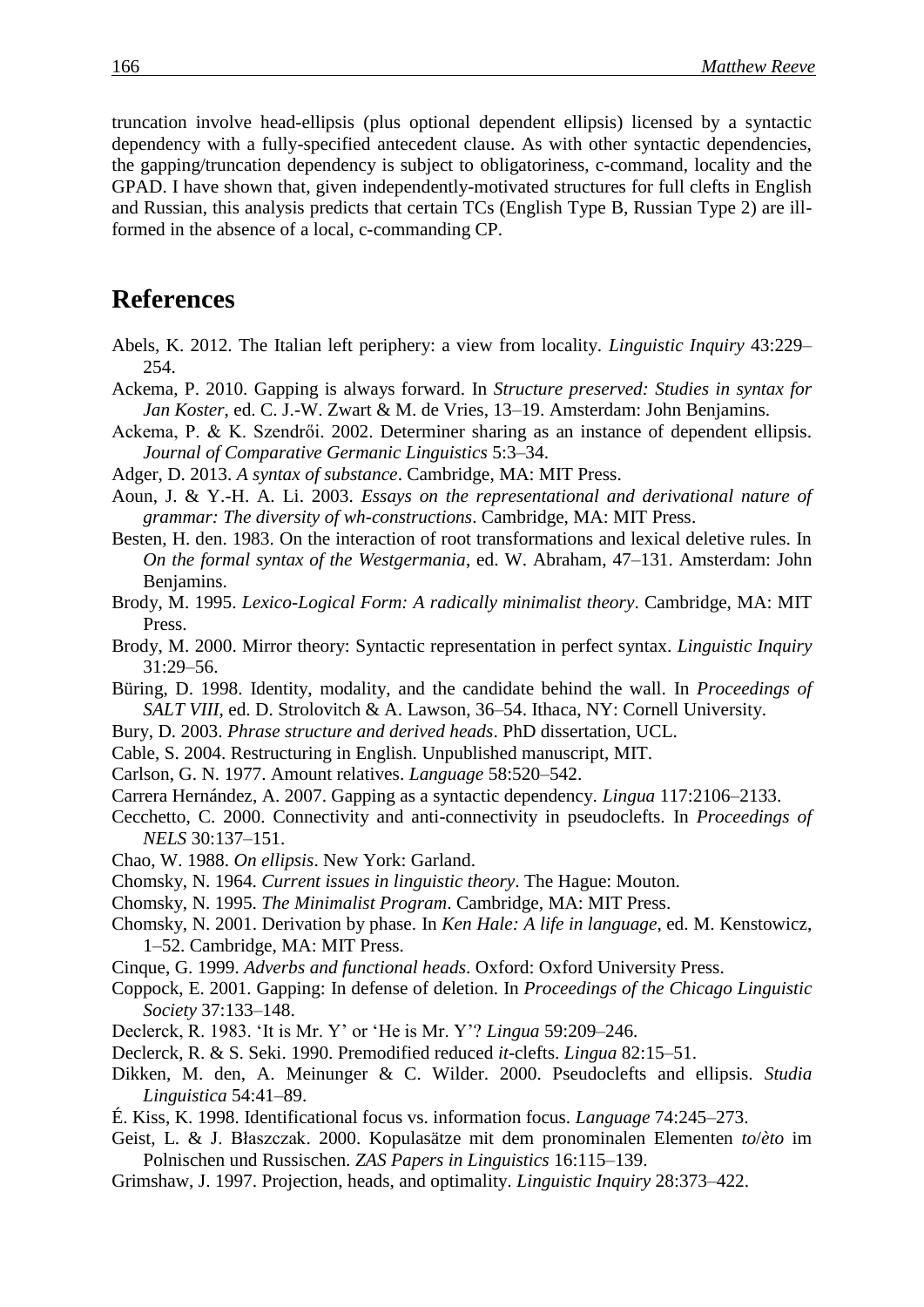- Grimshaw, J. 2005. *Words and structure*. Stanford, CA: CSLI Publications.
- Gundel, J. K. 1977. Where do cleft sentences come from? *Language* 53:543–559.
- Hankamer, J. 1979. *Deletion in coordinate structures*. New York: Garland.
- Heck, F. 2008. *On pied-piping, wh-movement and beyond*. Berlin: de Gruyter.
- Hedberg, N. 2000. The referential status of clefts. *Language* 76:891–920.
- Heggie, L. 1993. The range of null operators: Evidence from clefting. *Natural Language and Linguistic Theory* 11:45–84.
- Heller, D. 2002. On the relation of connectivity and specificational pseudoclefts. *Natural Language Semantics* 10:243–284.
- Heycock, C. & A. Kroch. 2002. Topic, focus, and syntactic representations. *Proceedings of WCCFL* 21:101–125.
- Higgins, F. R. 1973. *The pseudo-cleft construction in English. PhD dissertation*, MIT.
- Hofmeister, P. 2010. A linearization account of *either... or* constructions. *Natural Language and Linguistic Theory* 28:275–314.
- Iatridou, S. 1991. *Topics in conditionals*. PhD dissertation, MIT.
- Jackendoff, R. S. 1972. *Semantic interpretation in generative grammar*. Cambridge, MA: MIT Press.
- Jacobson, P. 1994. Binding connectivity in copular sentences. In *Proceedings of SALT IV*, ed. M. Harvey & L. Santelmann, 161–178. Ithaca, NY: Cornell University.
- Johnson, K. 1996. In search of the English middle field. Unpublished manuscript, University of Massachusetts, Amherst.
- Johnson, K. 2000. Few dogs eat Whiskas or cats Alpo. In *UMOP 23: Issues in semantics and its interfaces*, ed. K. Kusumoto & E. Villalta, 59–82. Amherst, MA: University of Massachusetts, Amherst.
- Johnson, K. 2009. Gapping is not (VP-)ellipsis. *Linguistic Inquiry* 40:289–328.
- Junghanns, U. 1997. On the so-called *èto*-cleft construction. In *Proceedings of the Sixth Annual Workshop on Formal Approaches to Slavic Linguistics: The Connecticut meeting 1997*, ed. M. Lindseth and S. Franks, 166–190. Stanford, CA: CSLI Publications.
- Kayne, R. S. 1994. *The antisymmetry of syntax*. Cambridge, MA: MIT Press.
- King, T. H. 1993. *Configuring topic and focus in Russian*. PhD dissertation, Stanford University.
- Koster, J. 1987. *Domains and dynasties: The radical autonomy of syntax*. Dordrecht: Foris.
- Lin, V. 2002. *Coordination and sharing at the interfaces*. PhD dissertation, MIT.
- Linebarger, M. 1980. *The grammar of negative polarity*. PhD dissertation, MIT.
- Lobeck, A. 1995. *Ellipsis: functional heads, licensing and identification*. New York: Oxford University Press.
- Maling, J. 1972. On gapping and the order of constituents. *Linguistic Inquiry* 3:101-108.
- Markman, V. G. 2008. Pronominal copula constructions are what? Reduced specificational pseudoclefts! *Proceedings of WCCFL* 26:366-374.
- Matushansky, O. 2006. Head movement in linguistic theory. *Linguistic Inquiry* 37:69-109.
- May, R. 1985. *Logical Form: Its structure and derivation*. Cambridge, MA: MIT Press.
- McCawley, J. D. 1993. Gapping with shared operators. In *Proceedings of the 19th Annual Meeting of the Berkeley Linguistics Society*, ed. J. Guenter, B. Kaiser & C. Zoll, 245-253. Berkeley, CA: Berkeley Linguistics Society.
- Merchant, J. 2001. *The syntax of silence: Sluicing, islands and the theory of ellipsis*. New York: Oxford University Press.
- Merchant, J. 2004. Fragments and ellipsis. *Linguistics and Philosophy* 27:661-738.
- Mikkelsen, L. 2005. *Copular clauses: Specification, predication and equation*. Amsterdam: John Benjamins.
- Moltmann, F. 1992. *Coordination and comparatives*. PhD dissertation, MIT.